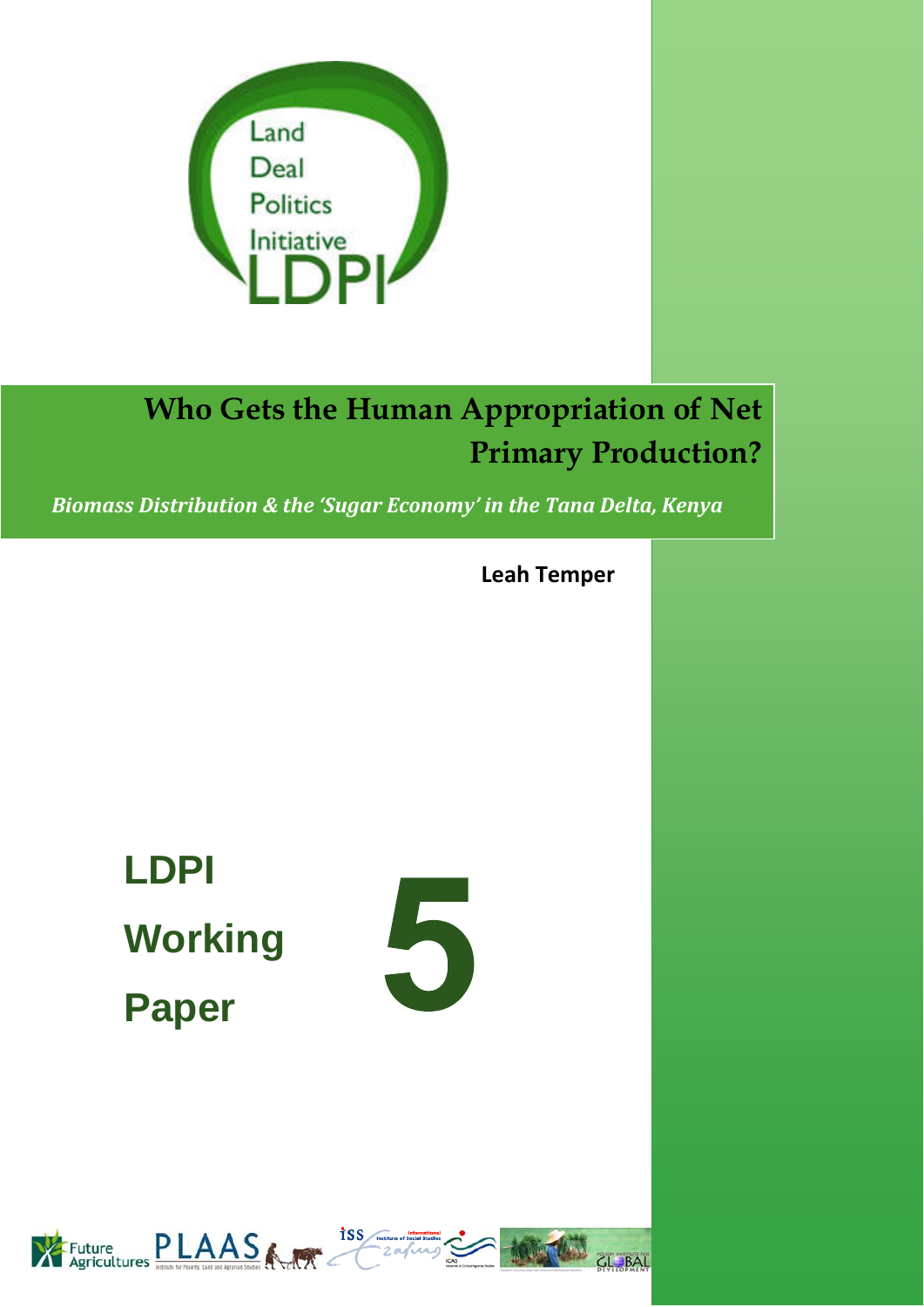# **Who Gets the Human Appropriation of Net Primary Production?: Biomass Distribution & the 'Sugar Economy' in the Tana Delta, Kenya**

*by* Leah Temper

| Published by:<br><b>The Land Deal Politics Initiative</b><br>www.iss.nl/ldpi<br>landpolitics@gmail.com |                                                                   |                                                                      |                                  |
|--------------------------------------------------------------------------------------------------------|-------------------------------------------------------------------|----------------------------------------------------------------------|----------------------------------|
| in collaboration with:                                                                                 |                                                                   |                                                                      |                                  |
| <b>Institute for Development Studies (IDS)</b>                                                         |                                                                   |                                                                      |                                  |
| University of Sussex                                                                                   |                                                                   |                                                                      |                                  |
| Library Road<br>Brighton, BN1 9RE                                                                      |                                                                   |                                                                      |                                  |
| United Kingdom                                                                                         |                                                                   |                                                                      |                                  |
| Tel: +44 1273 606261                                                                                   |                                                                   | Fax: +44 1273 621202    E-mail: ids@ids.ac.uk                        | Website: www.ids.ac.uk           |
| <b>Initiatives in Critical Agrarian Studies (ICAS)</b>                                                 |                                                                   |                                                                      |                                  |
|                                                                                                        | <b>International Institute of Social Studies (ISS)</b>            |                                                                      |                                  |
| P.O. Box 29776                                                                                         |                                                                   |                                                                      |                                  |
| 2502 LT The Hague                                                                                      |                                                                   |                                                                      |                                  |
| The Netherlands                                                                                        |                                                                   |                                                                      |                                  |
|                                                                                                        |                                                                   | Tel: +31 70 426 0664 Fax: +31 70 426 0799 E-mail: iss.icas@gmail.com | Website: www.iss.nl/icas         |
|                                                                                                        | The Institute for Poverty, Land and Agrarian Studies (PLAAS)      |                                                                      |                                  |
|                                                                                                        | School of Government, Faculty of Economic and Management Sciences |                                                                      |                                  |
|                                                                                                        | University of the Western Cape, Private Bag X17                   |                                                                      |                                  |
| Bellville 7535, Cape Town                                                                              |                                                                   |                                                                      |                                  |
| South Africa                                                                                           |                                                                   |                                                                      |                                  |
|                                                                                                        | Tel: +27 21 959 3733 Fax: +27 21 959 3732                         | E-mail: plaas@uwc.ac.za                                              | Website: www.plaas.org.za        |
|                                                                                                        | The Polson Institute for Global Development                       |                                                                      |                                  |
| Department of Development Sociology                                                                    |                                                                   |                                                                      |                                  |
| <b>Cornell University</b>                                                                              |                                                                   |                                                                      |                                  |
| 133 Warren Hall                                                                                        |                                                                   |                                                                      |                                  |
| Ithaca NY 14853                                                                                        |                                                                   |                                                                      |                                  |
| United States of America                                                                               |                                                                   |                                                                      |                                  |
| Tel: +1 607 255-3163                                                                                   | Fax: +1 607 254-2896                                              | E-mail: ta12@cornell.edu                                             | Website: polson.cals.cornell.edu |

© February 2013 *All rights reserved. No part of this publication may be reproduced or transmitted in any form or by any means without prior permission from the publisher and the author.*

*Published with support from the UK Department for International Development (DfID), Atlantic Philanthropies, Inter‐Church Organization for Development Cooperation (ICCO), Ford Foundation and Miserior.*

. . . . . . . . . .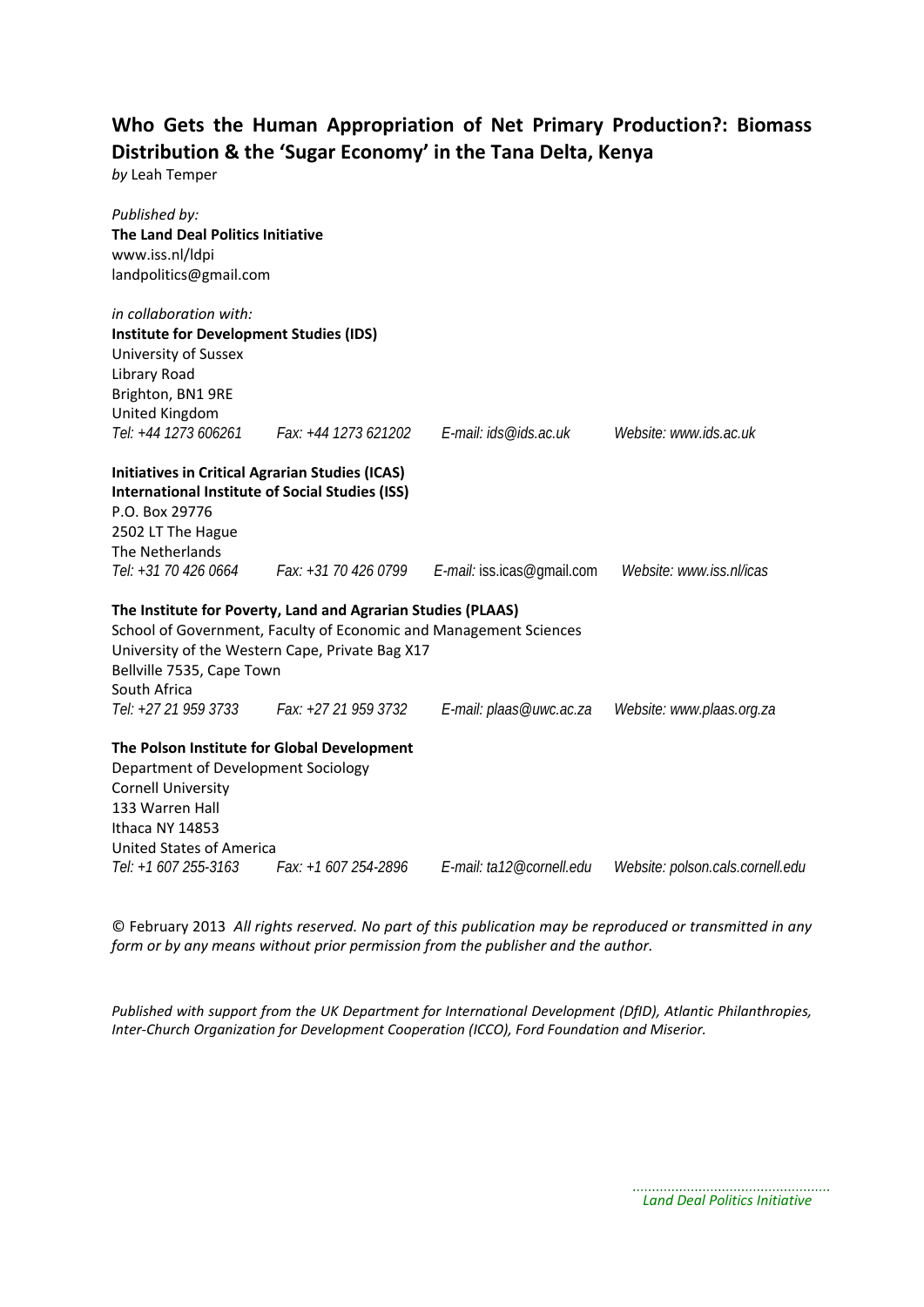## **Abstract**

In this article we focus on the connection between purchases of land and the emerging 'biomass-economy', analysing biomass distribution in a region targeted for land-grabbing in order to understand the process from both bio-physical and political ecological perspectives. We narrow the focus down to a case study in the Tana Delta, Kenya, one of the new commodity frontiers in the recent large-scale land acquisitions, employing an indicator derived from social metabolism analysis — the Human Appropriation of Net Primary Production (HANPP). This allows us to examine biomass flows in the Delta, combining a biophysical perspective with a political-ecology analysis of the interests, stakes and power politics in the delta. The first section introduces the conceptual tools and theoretical framework, expanding on the concept of the 'sugar economy' as a socio-metabolic transition, and material and energy flow analysis (MEFA) as valuable instruments in gauging sustainability and potential sites of conflict over biomass. The second section contextualises the case study of the Tana Delta in Kenya as a site of conflict over biological resources through an analysis of property rights and historical dynamics. The third section presents the results of the analysis of biomass distribution. The fourth and fifth sections offer discussion of the results and the conclusions.

# **About the author**

**Leah Temper** is a researcher in Environmental History and Ecological Economics at the UAB and a freelance environmental journalist and video artist. Her area of study is Ecological Conflicts and Social Metabolism and she has done fieldwork in Israel, Kenya, Ecuador and India, studying conflicts related to land use, mining and energy. She has a bachelor´s degree in Communications Science and Journalism from Concordia University, Montreal. She teaches Economic History at the UAB and is one of the coordinators of the EU-funded CEECEC project, which focuses on Ecological Economics by and for Civil Society Organisations.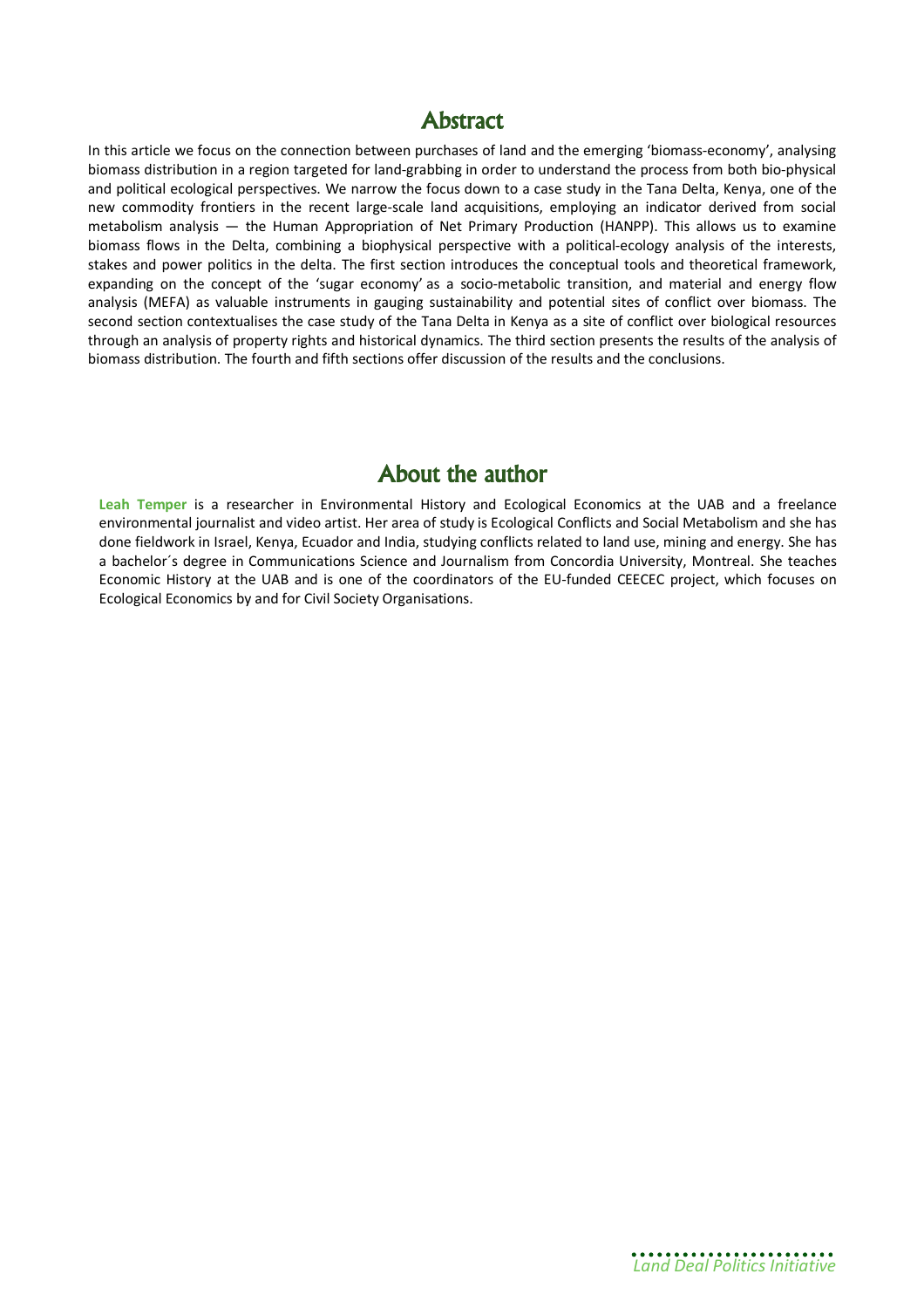| <b>Acronyms</b> |
|-----------------|
|-----------------|

| ABG           | Aboveground Biomass                               |
|---------------|---------------------------------------------------|
| COMESA        | The Common Market for Eastern and Southern Africa |
| <b>DAP</b>    | Diammonium Phosphate                              |
| <b>EIA</b>    | <b>Environment Impact Assessment</b>              |
| <b>EROEI</b>  | Energy Return on Energy Input                     |
| <b>ETC</b>    | Environment Tourism / communities (ETC-Africa)    |
| <b>FAO</b>    | Food and Agriculture Organisation                 |
| GBP           | <b>British Pound Sterling</b>                     |
| GDP           | <b>Gross Domestic Product</b>                     |
| <b>GEF</b>    | <b>Global Environment Facility</b>                |
| GJ            | Gigajoule                                         |
| <b>GPS</b>    | <b>Global Positioning Satellite</b>               |
| <b>GRAIN</b>  | <b>Genetic Resources Action International</b>     |
| <b>HANPP</b>  | Human Apropriation of Net Primary Production      |
| <b>IMF</b>    | <b>International Monetary Fund</b>                |
| <b>JBIC</b>   | Japan bank for International Cooperation          |
| <b>KISCOL</b> | Kwale International Sugar Company Limited         |
| <b>KSh</b>    | Kenyan Shilling                                   |
| <b>KWS</b>    | Kenyan Wildlife Service                           |
| <b>MEFA</b>   | Material and Energy Flow Analysis                 |
| <b>MFA</b>    | <b>Material Flow Accounts</b>                     |
| <b>NPP</b>    | <b>Net Primary Production</b>                     |
| <b>TARDA</b>  | Tana and Athi rivers Development Authority        |
| <b>TDD</b>    | Tana Delta District                               |
| <b>TDIP</b>   | Tana Delta Irrigation Project                     |
| <b>TDM</b>    | <b>Tonnes Dry Matter</b>                          |
| <b>TSIP</b>   | Tana Integrated Sugar Project                     |
| <b>TRPR</b>   | Tana River Primate Reserve                        |
|               |                                                   |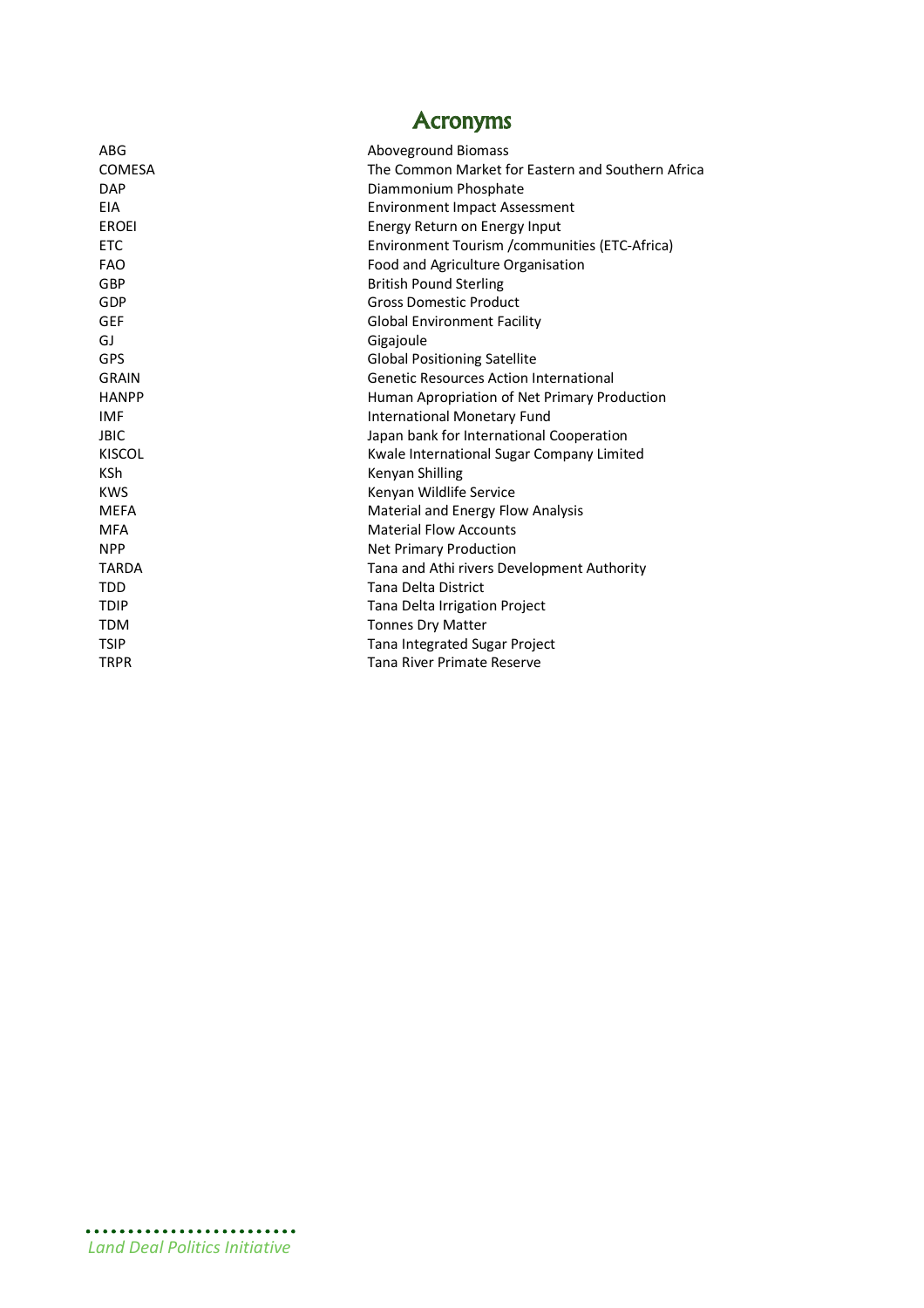# **Table of Contents**

| $\mathbf{1}$ . |     |  |
|----------------|-----|--|
| 2.             |     |  |
|                | 2.1 |  |
|                | 2.2 |  |
| 3.             |     |  |
|                |     |  |
|                | 3.2 |  |
| $\mathbf{4}$ . |     |  |
|                | 4.1 |  |
|                | 4.2 |  |
|                | 4.3 |  |
|                | 4.4 |  |
| 5.             |     |  |
|                | 5.1 |  |
|                | 5.2 |  |
|                | 5.3 |  |
| 6.             |     |  |
|                |     |  |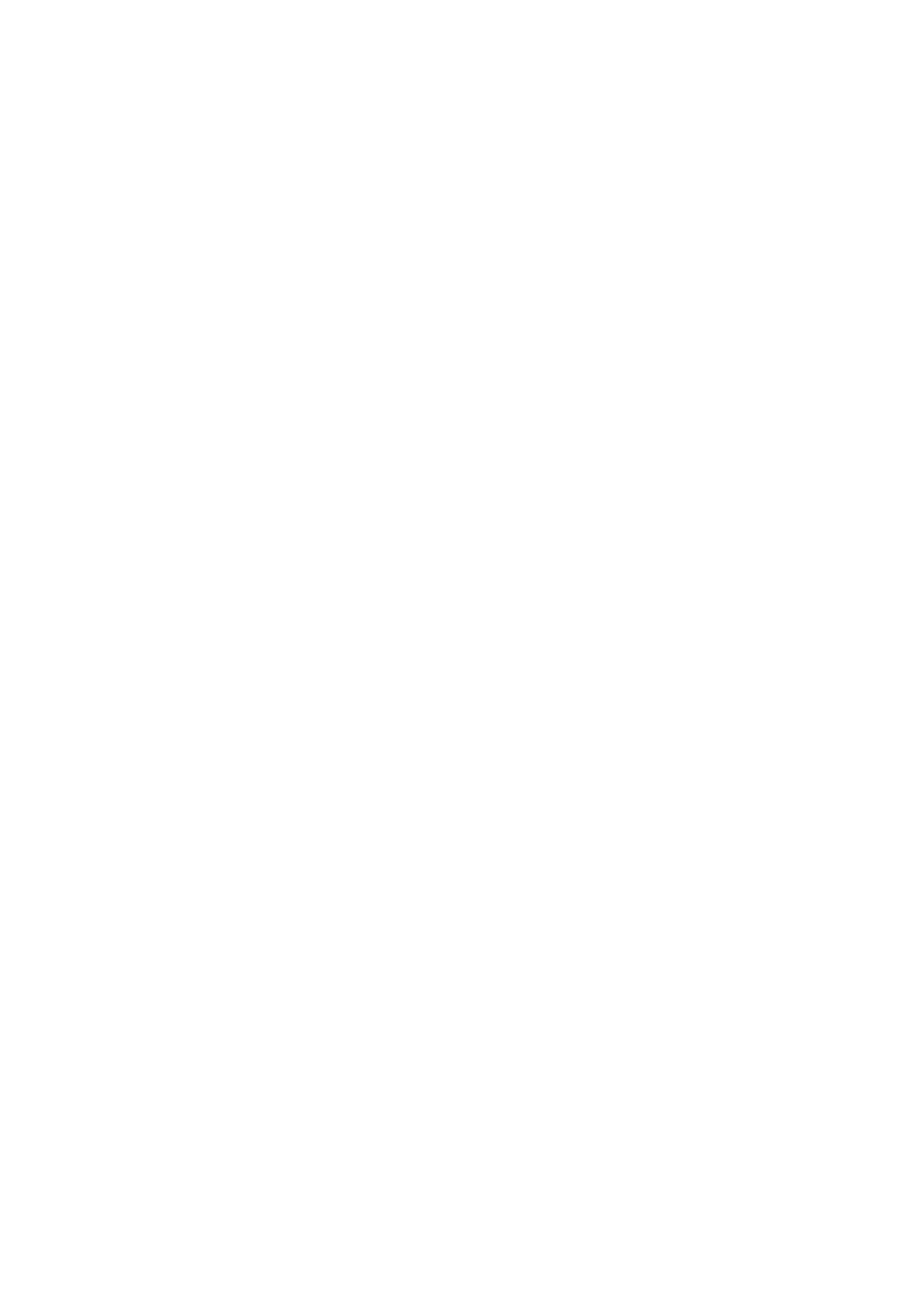## **1. Introduction**

Growing acquisition of farmland is being driven by several broad processes (GRAIN 2008; World Bank 2010; Zoomers 2010), including: the food crisis of 2008; rising meat consumption in Asia; biofuel targets; demand for wood and paper; and new long-term investment opportunities as a response to low interest rates, among others. In this paper, however, we focus on the connection between land purchases and the emerging 'biomass-economy', analysing biomass distribution in a region targeted for land-grabbing in order to understand the process from both bio-physical and political ecological perspectives.

The bio-economy or 'sugar-economy' refers to the vision of significantly increasing biomass as a feedstock for exosomatic<sup>1</sup> energy and industrial products. This includes increased agro-fuel production, as well as projected use of agricultural 'wastes and residues'. It also hinges on hopes of bio-technological advances in second-generation biofuels. The bio-economy can also be viewed more broadly — as the push to commoditise the biomass resources that are currently not yet in the market and to increase the biomass that comes to the market. Yet while The Economist (2009) glibly asserts that 'there is plenty of biomass to go around', this paper uses a conceptual framework of 'social metabolism' and 'colonisation of natural systems' to describe society–nature interactions (Fischer-Kowalksi & Haberl 2012), to interrogate current biomass use and distribution at different scales and among actors, examining:

- **O** Is there enough biomass to go around?
- What are the current uses and distribution of biomass resources at global and local levels?
- What new conflicts are we seeing over plant matter, both crops and 'waste residues'?
- **O** In a future bio-economy, more biomass, for whom?
- **O** How much biomass will be left behind in nature available to preserve biodiversity?

We narrow the focus down to a case study in the Tana Delta, Kenya, one of the new commodity frontiers (Moore 2000) in the recent large-scale land acquisitions, employing an indicator derived from social metabolism analysis the Human Appropriation of Net Primary Production (HANPP) (Vitousek *et al* 1986; Haberl 1997; Haberl *et al* 2009) This allows us to examine biomass flows in the Delta, combining a biophysical perspective with a political-ecology analysis of the interests, stakes and power politics in the delta, to answer Bernstein's (2007) four fundamental questions of agrarian political economy: Who owns what?; Who does what?; Who gets what?; and What do they do with the agrarian surplus?

The Tana Delta, on the east coast of Kenya near Somalia, comprises riverine forests, wetlands and rangelands and is home to a range of indigenous pastoralist, farmer and fisher communities, whose traditional multi-user livelihood strategies have helped preserve exceptional local biodiversity. Currently, there are eight planned development projects in the delta — six of them related to plantation crops, primarily fuel crops such as jatropha, oil seeds and sugar cane, as well as titanium mining and gas and oil exploration. Sugarcane represents the largest area, with the Kenyan coast being dubbed a new 'sugarcane belt'. Planned sugar projects include the TARDA project (20 000ha), MAT International (110 000ha) and another from Kwale International Sugar Company Limited (Kiscol) (8 000ha).

Looking at old and new agrarian conflicts in the Tana Delta, we ask:

 $\overline{a}$ 

- **O** What can the history of the delta tell us about future potential for conflict and differentiated impacts on the people and local environment?
- What will the impacts of new land deals be on local food availability?
- What alliances are being made to protect the biodiversity and keep livelihoods intact?

The first section introduces the conceptual tools and theoretical framework, expanding on the concept of the 'sugar economy' as a socio-metabolic transition (Haberl 1997; Sieferle 2001) and material and energy flow analysis (MEFA) as valuable instruments in gauging sustainability and potential sites of conflict over biomass. The second section contextualises the case study of the Tana Delta in Kenya as a site of conflict over biological resources through an analysis of property rights and historical dynamics. The third section presents the results of the analysis of biomass distribution. The fourth and fifth sections offer discussion of the results and the conclusions.

<sup>1</sup> In human thermodynamics exosomatic energy, as contrasted with endosomatic energy (bodily metabolism), is the useful energy throughput outside human bodies.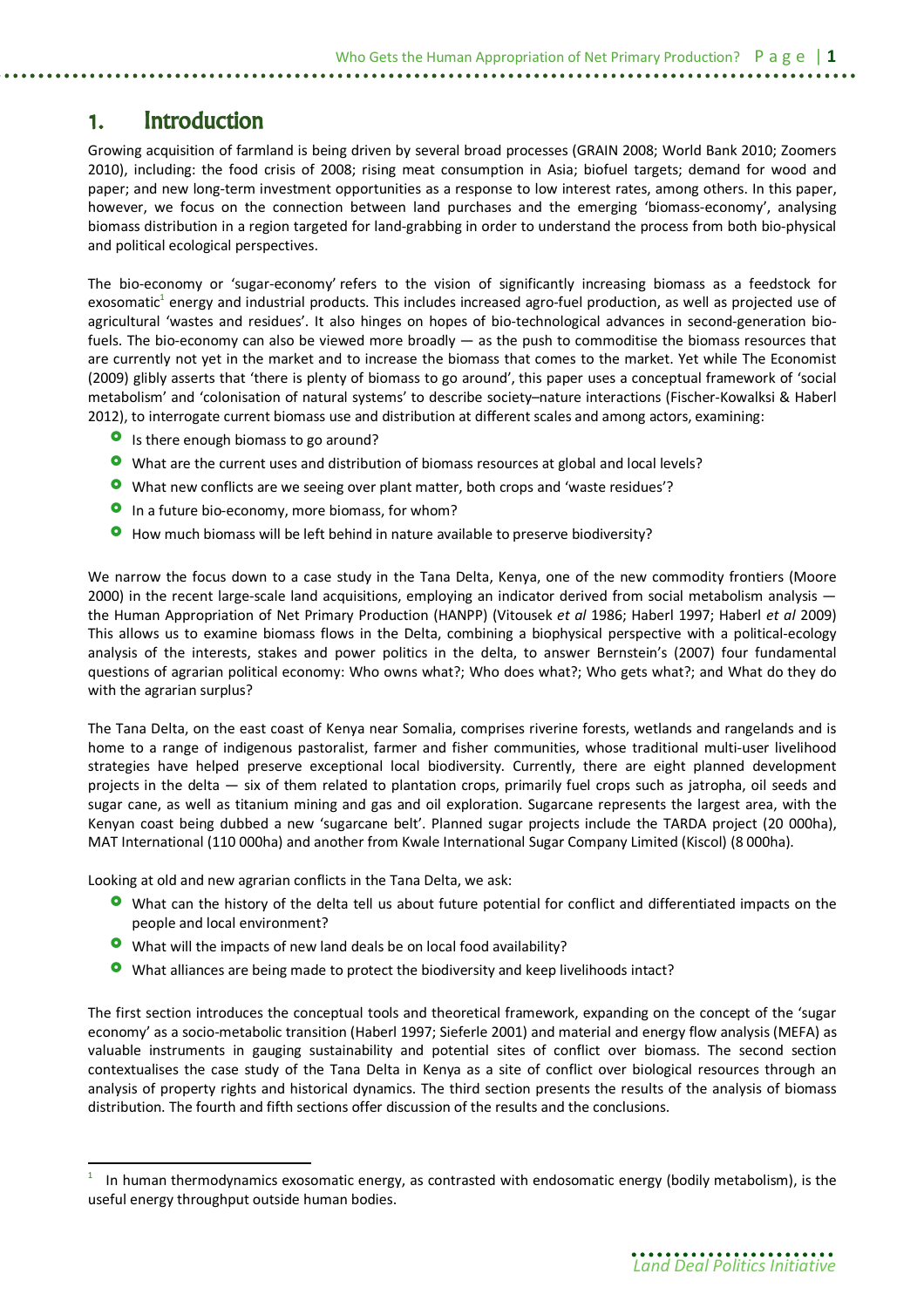# **2. The biomass economy and HANPP**

Bio-economy describes the idea of an industrial order that relies on biological materials, processes and services, etc  $$ a post-petroleum era in which industrial production is fuelled by sugars extracted from biological feedstocks. The switch to agrofuels is one important element in this new vision, but investment and corporate interest are also focusing on the enabling technologies of switching to synthetic biology's and nano-technologies that will allow the development of second-generation biofuels from lignocellulosic materials such as wood. For example, according to an 'Implementing Agreement on Bioenergy' policy paper (2004):

*Although grain, sugar, and oil crops will continue to be important biomass resources, the use of lignocellulosic biomass is essential in the longer term. Lignocellulosic… feedstocks such as woody biomass, corn stover (dried leaves and stems), or other energy crops…will substantially expand the supply of biomass available for conversion and will help reduce the potential for food/fuel conflicts.*

The spectre of the biomass economy is integral to the current rise in farmland grabs: 86 % of global biomass is located in the tropics and subtropics (ETC 2010). Moreover, as the World Bank paper points out, these same countries have the highest 'yield gaps' of productive capacity not yet utilised (WB 2010).

Whether these 'cellulose dreams' (the techno-fix) will come to fruition remains to be seen, but the spectre of the biomass regime foreshadows an important, socio-metabolic shift of human relationships with the earth. The study of socio-metabolic transitions shows how land and energy use and resource extraction and consumption transform over time, fundamentally reorganising the relationship with the natural environment. Haberl *et al* (2010) discern three fundamentally different socio-metabolic regimes: hunter-gatherers; the 'controlled solar energy system' (Sieferle 2001) of agrarian societies; and industrial society, dependent on fossil fuels. The biomass economy is based on the idea of an impossible return to a metabolic regime based on solar energy flow after we have consumed a good chunk of the fossil fuels in the 'subterranean forest' that will provide humankind with an industrial standard of living.

Secondly, the bio-economy can be viewed not only as a techno-fix but also as a new 'spatial fix' (Harvey 1982) to a series of intersecting capitalist crises of accumulation we are currently facing — a fiscal crisis of the state, a lack of food and energy security, and climate change. The bio-economy is being posited as the long-awaited revolution in the new creation of 'ecological surplus' (Moore 2009) on the horizon. At the same time as it is seen as the way to transcend ecological limits, the whole rhetoric of the bio-economy is doused in 'green' imagery and hubris representing the transition from black carbon to green carbon — as Frow *et al* (2009) write: 'as potentially environmentally sustainable commodities, the enthusiasm for plant derived products… tantalisingly might offer a way out of the zero-sum game between economic growth and environmental protection.'

However, the attempt to commodify new frontiers and the enclosures this entails will be met by counter-movements opposing the expansion of the market (Polanyi 1944). Thus the trend we are seeing and will continue to see is more conflicts over these sites of biomass production (GRAIN 2008). Compared to an average annual expansion of global agricultural land of less than 4 million ha, 45 million ha worth of large-scale farmland deals were announced even before the end of 2009 (WB 2010). While most of these are not yet under production and many perhaps never will be, the expansion of cultivated area is projected to increase rapidly. Apart from agro-fuels, population growth until 'peak population' has reached around 2050, the shift to meat-intensive diets, the increasing demand for paper pulp and for wood in general, are the driving forces of the present land grab.

To understand the aetiology of these looming conflicts, this paper uses a perspective combining political ecology and ecological economics. Political ecology can be defined as the study of conflicts over access to natural resources and services and over the burdens of impacts that arise because of inequalities in power, property and income among human groups (Martínez-Alier 2002). Political Ecology sees 'access to resources' as multi-faceted and contested and 'conflicts over resources' as being produced from broader processes of change within specific historical contexts (Blaikie & Brookfield 1987; Peluso & Watts 2001). Thus political ecology attempts to look past simplistic explanations for resource conflict based on scarcity (Homer-Dixon 1999) by clearly contextualising the object of study in a wider systemic understanding of economic power.

Ecological economics, build upon a thermodynamic foundation of economics, attempting to place the economy within the natural world and demonstrate the impact that economic throughput has on natural capital and biological processes. M'Gonigle's (1999) exhortation to unify political ecology and ecological economics points out that the: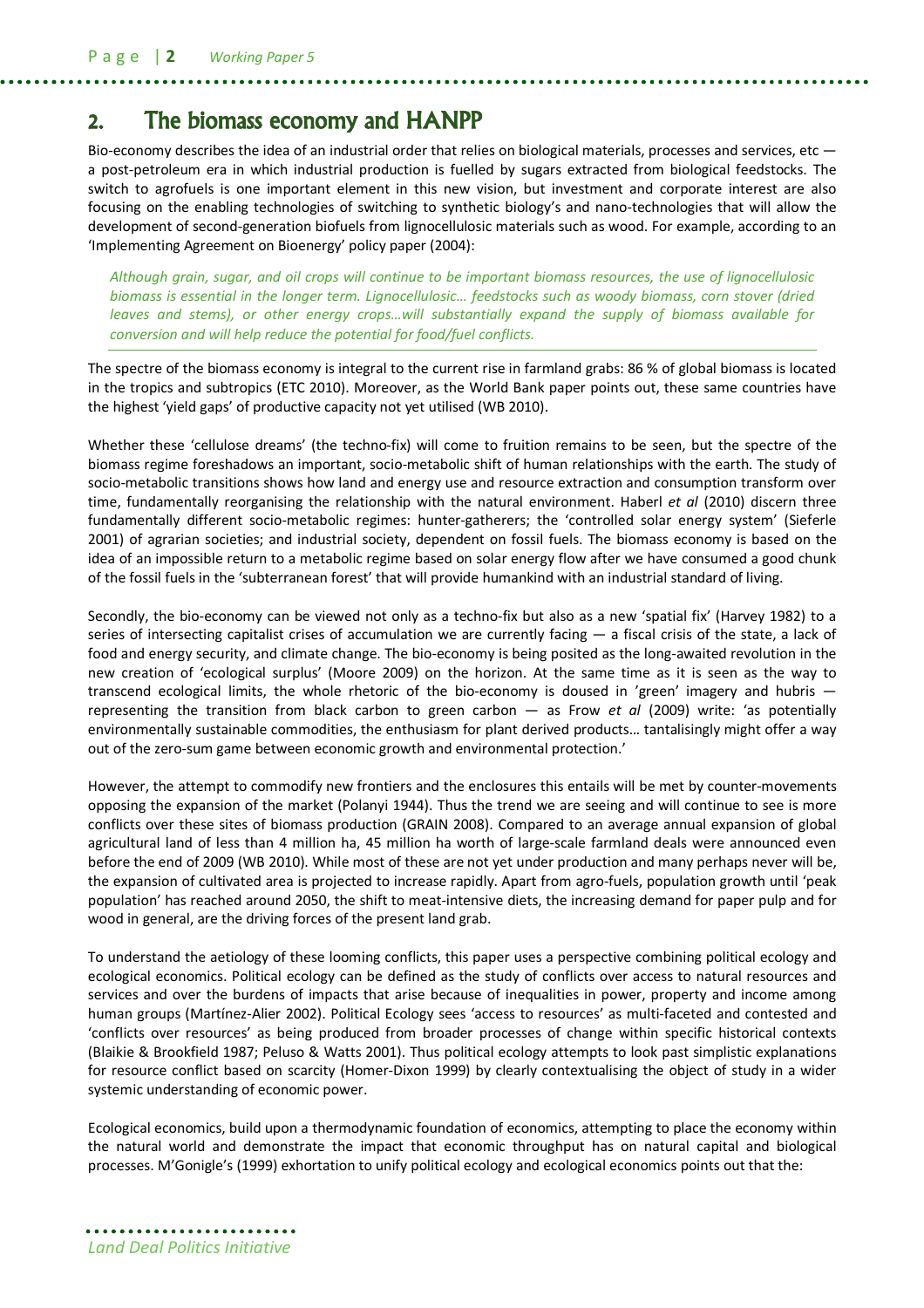*'biocentric' perspective … seeks to discover principles that are more than purely human constructions as reference points of social accountability. In particular, the task is to situate human actions within the processes of the natural world, and to legitimise them to the degree that they can co-exist in balance with that world.*

Following M'Gonigle, some authors have moved forward with synthesising political ecology and social metabolism analysis (Martinez-Alier *et al* 2010); i.e. conflicts over tree plantations have been covered by Gerber *et al* (2009) with, 'the objective to show that the metabolism of a given plantation can highlight the material causes of the resistance and that the latter is often expressed in non-monetary languages of valuation such as livelihood or sacredness'.

*Social metabolism* focuses on how social systems reproduce themselves biophysically (such as population, built infrastructure, artefacts and livestock) through a continuous energetic and material exchange with its natural environment (and other social systems). Social metabolism can be quantified in terms of energetic and material flows per time period, usually a year, and such flows can be expressed per capita or by unit area.

HANPP (Vitousek *et al* 1986; Haberl 1997; Haberl *et al* 2009) is one social metabolism indicator used by social ecologists to measure the human 'domination of the earth'. The inelegance of its acronym and its somewhat complicated (and contested) methodology have meant it has not yet achieved the wide usage accorded to its better known relation, the ecological footprint; however, the expansion of biomass harvesting and investment in future plans for exploitation signal the indicator's growing importance. The higher the HANPP, the less biomass is available in principle for species that constitute 'wild' biodiversity.

The HANPP indicator is calculated by seeing how much of the net primary production (NPP) biomass flows created through solar energy are appropriated by human activity, and how much is left in the ecosystems for other species. In this way, HANPP has been likened to a way to measure the 'scale' of human activities compared to natural processes — i.e. of the 'physical size of the economy relative to the containing ecosystem' (Daly 2006). As humans pass from hunter-gatherers to agriculture and then to industrial societies, they increase the degree of human presence on their surroundings. Later, HANPP decreases to some extent in some industrial economies, as fossil fuel reserves have replaced the need for fuel-wood and as imports of biomass (as feed-stuffs) increase in importance.

The sugar economy would see a reversal of this timid declining trend of HANPP. Further growth of biomass energy use would result not only in increased competition between food and energy supply, but also in further increases in HANPP with possible adverse ecological effects. 'Research can demonstrate that a transition from fossil fuels back to an area-related energy system (with agro-fuels) is not feasible at present population densities because of the low Energy Return on Energy Input (EROEI and the increase in the HANPP that it would imply' (Haberl *et al* 2011).

Global calculations, as well as some localised studies, have been undertaken for HANPP (Singh & Grubunhel 2003; Singh *et al* 2010). The novelty of this paper rests primarily in that we are concerned with the *distribution* of the human appropriation of primary production between two competing groups sharing the same territory and their distinct strategies for appropriating biomass through agriculture, grazing and other methods. So, we are not only concerned about the competition for biomass between humans and 'wild' biodiversity; we also want to show how there are distributive conflicts among humans about getting a share of the HANPP. This is less trivial than it may sound, as human activities do not only increase the HANPP, they may also increase the NPP (i.e. with fertilisers or by irrigation).

Like a large part of humanity, the inhabitants of the Tana Delta continue to rely almost entirely on local biomass production for their energy needs. In this way, their consumption can be seen as a type of 'GDP of the poor' (Sukdhev 2008). How does the ability to appropriate biomass outside the market relate to the well-being of the distinct groups? Finally, the study of HANPP and its distribution among the tribal groups also offers insight into the conflict between them, as pastoralists and agriculturalists.

HANPP is also a measure of sustainability and sustainable resource use in a spatially demarcated area. Since we are interested in the ecological resilience of the delta, it gives an indicator of the environmental pressure exerted upon the delta. Some studies have tried to establish the HANPP as an indicator of pressure on biodiversity (Haberl *et al* 2007b). We also build a scenario of what the new HANPP will be under the sugar scenario. We will thus have a model of the competing claims for the HANPP among different groups (human and animal) within the delta and their relationships to each other.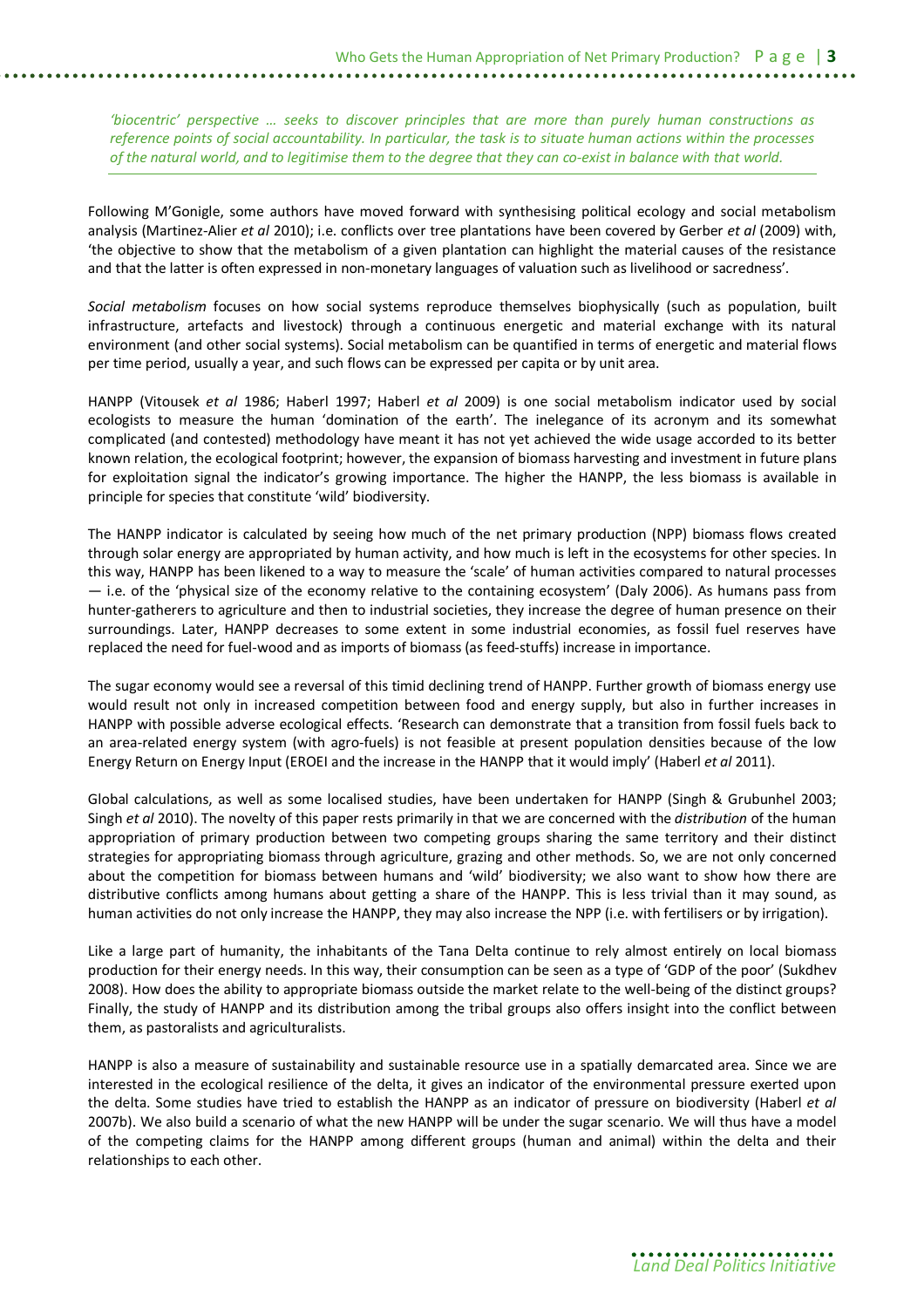### 2.1 Methodology and data

Two field trips were undertaken to the delta in August of 2008 and in July of 2010. Structured and semi-structured interviews were carried out with government officers and workers, and environmental NGO workers based in Kenya, Malindi and in the delta, Tana and Athi Rivers Development Authority (TARDA) employees and villagers from Luo, Orma, Wardei and Pokomo communities. Surveys about biomass use, purchased products and household stocks were administered to eight Pokomo households, eight Orma households and one Wata household in July 2010. These results were then cross-referenced with literature to arrive at the biomass flow figures.

To understand resource conflict in the delta we analyse it as a process of accumulation through biomass appropriation, employing a methodology developed by the Institute of Social Ecology in Vienna (Schandl *et al* 2002; Singh *et al* 2010) to create a model of how the actors in the Tana Delta Irrigation Project (TDIP) area appropriate biomass. Local level biomass studies also give 'insights into the functioning of the subsistence economy normally underrepresented in national studies as well as insights into cultural coping strategies for dealing with land use change and industrialisation' (Schandl *et al* 2002).

### 2.2 The case study: The Tana Delta and TDIP

The Tana is Kenya's mightiest river. It flows over 1 000km from the foothills of Mt Kenya to empty into the Indian Ocean in Kenya's remote east. At its base lies the Tana Delta, one of the most important wetlands in 130 000ha, of which 69 000ha are regularly inundated (Hughes 1984, 1990). The range of habitats within it  $-$  including riverine forests, grasslands, savannahs, bush-land, lakes, mangroves, dunes, beaches and estuaries — mean it is a hotspot for biodiversity, supporting over 350 bird species, buffaloes, hyenas, hippopotami, the Nile crocodile and elephants. The Tana is also home to two endangered primates — the Tana River Red Colobus and the Crested Mangabey Monkey (Hamerlynck *et al* 2010). In the bio-economy, any land or water body that can sustain plants gains enhanced value as a potential site for biomass production. This is particularly true of areas that can be irrigated, as they can potentially produce significantly larger volumes of biomass.

*The Tana River flood plain, with its high water table and frequent flooding, is by far the most productive habitat along the north Kenya coast (Andrews 1975) and it holds 50 % of the potential irrigable area in the country.*

There are two primary ethnic communities living in the delta: the Pokomo, Bantu-speaking Christian sedentary farmers; and the Orma, Kushitic speaking Islamic, primarily nomadic, pastoralists. The remaining inhabitants include the Wardei pastoralists, Luo fishermen and other tribes. The Pokomos practice flood recession agriculture along the low lying fertile flood plains adjacent to the banks of the river, which flood seasonally, and grow maize and bananas and other vegetables for subsistence and mangoes and rice as cash crops (Terer *et al* 2004).

The delta is an important dry season grazing areas for the pastoralists. The Environmental Impact Assessment (EIA) for the Tana Integrated Sugar Project (HVA International 2007) estimates that the delta hosts about 60 000 heads of cattle during the dry season, while 20 000 heads of cattle graze permanently in the area. In contrast, different NGOs give figures ranging from 200 000 to 350 000 cattle present in the delta during the dry season. Because livestock travel from as far away as Somalia and Ethiopia to the delta and the influx is highly dependent on climactic fluctuations, further research is needed to arrive at more precise estimations. In general, pastoralists in the delta maintain a higher standard of living than the agriculturalists. They oppose any project that could threaten their livestock and reduce grazing areas. The Pokomo, in contrast, are more sympathetic towards agricultural development projects but are wary due to unfulfilled promises in the past.

The environmental conservation group Nature Kenya, one of the main defenders of the delta, drafted a petition for the high court of Kenya, with members from both communities listed as petitioners. They highlight eight proposed projects noted as forming part of the 'scramble for the delta'. These include shrimp and prawn farming by Coastal Aquaculture Limited; the acquisition of 50 000ha for oil seed farming by British company, G4 Industries, (irrigated crambe, castor & sunflower); Bedford Biofuels jatropha plantations over an area of 90 000ha in local ranches adjacent to the delta; a proposed swap with the government of Qatar, allowing them 40 000ha (of which 16 200ha lie in the delta) of fruits and vegetables for export<sup>2</sup>; exploration for titanium by Tiomin Kenya Limited in the Kipini area from the sand dunes; and finally, the Tana Integrated Sugar Project, which was granted 40 000ha, up from the 28 000ha it owned previously, and MAT International, which is also interested in sugar-cane plantations (30 000ha of which would

 $\overline{a}$ 

<sup>2</sup> Both the Qatar project and the G4 industries project have since been shelved.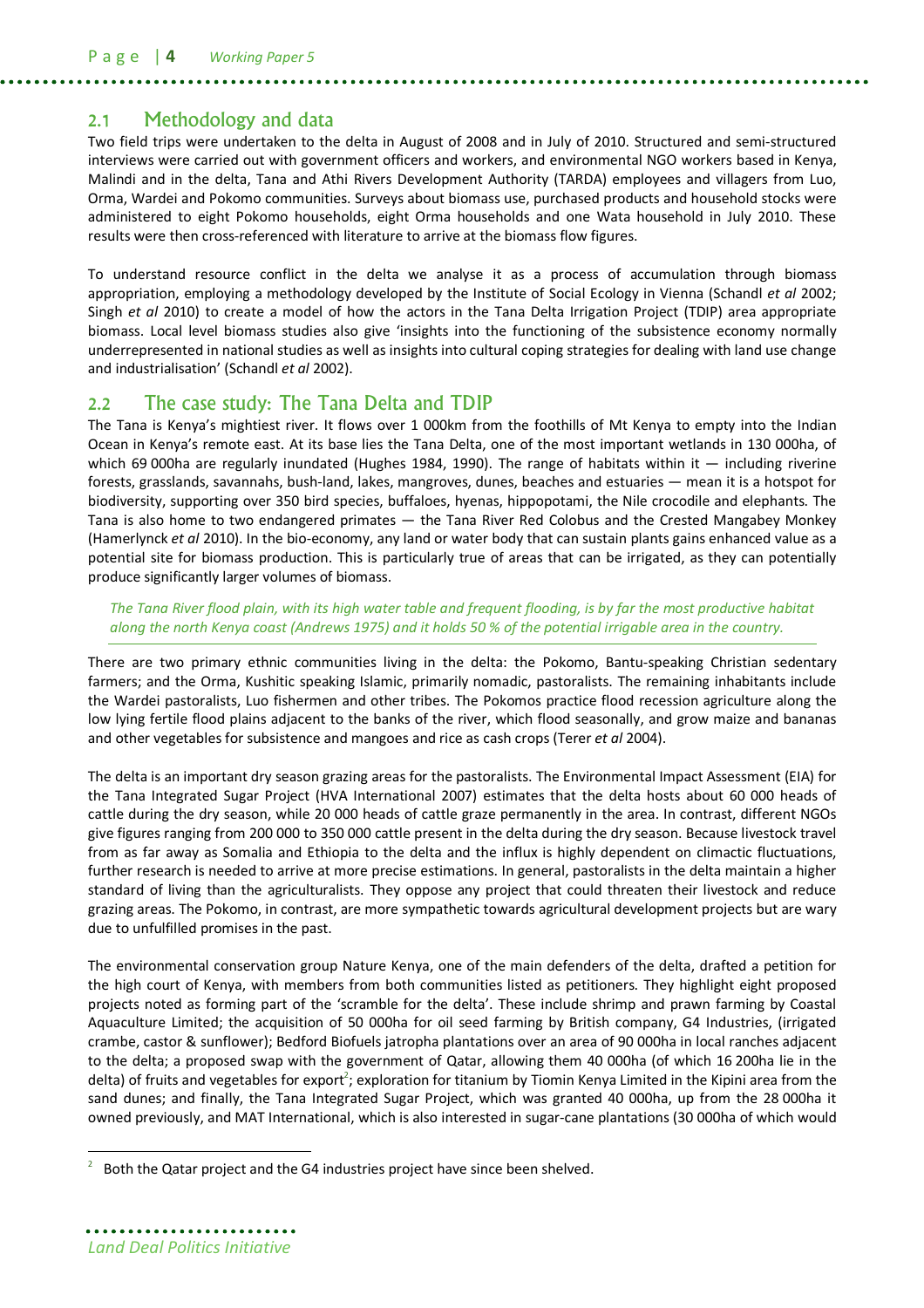be in the delta and 90 000ha outside). If all these projects were to go ahead, at least 100 000ha of the delta would be turned into monoculture plantations.

This paper focuses primarily on the impacts of the Tana integrated sugar project (TISP), a joint venture between Mumias, one of the most important sugar producers in Kenya<sup>5</sup>, and TARDA. The project was conceived to coincide with the expiry of Kenya's right to limit importation of duty free sugar from the Common Market for Eastern and Southern Africa (COMESA) region as of January 2012. Mumias hopes to produce in the delta the most inexpensive sugar in the continent at \$160 a tonne, whereas currently the most efficiently produced sugar costs \$200 a tonne (Mugambi 2009). The project would also produce ethanol for fuel and co-generation of electricity (HVA 2007). There are 18 villages with an estimated 25 000 people, split more or less evenly among pastoralists and farmers that stand to be impacted by the project. Gamba village, formerly inhabited by Wardei pastoralists who had been squatting there, has already been evicted (Schade 2011.)

# **3. The Tana Delta as commodity frontier**

*Tana River has also become an axis of regional contraband and illegal trade, especially in firearms, and crossborder movements of refugees, bandits and mercenaries.* 

Kagwanja 2003.

Co-existence in the delta between the communities is uneasy, sometimes leading to violence. The last flare-up of tribal conflict occurred in 2000–2001 between the Pokomo and the Wardei-Orma, but these tensions are not new, nor can they be convincingly explained merely by resource scarcity, overpopulation or the tragedy of the commons (Hardin 1968). Along this line, a recent Vision paper (2005) for the district states:

*A key challenge in the management of land in this district is rampant conflict over access to and use of land between the farming sedentary communities and the pastoral mobile cattle keepers. As population pressure increases, resources that were traditionally set aside for either farming or pasture are increasingly being used or both causing long running conflict.*

A review of the historical relationship between the communities allows a more nuanced perspective on recent conflicts. The testimony of a visitor to the region in 1893 highlights that these tensions are not new or simply attributed to increasing resource scarcity; rather, they are based in power relations in the delta:

*The Pokomo's however cultivate only sufficient to supply their own wants, as they have always existed in a state of insecurity and fear on account of the raids of their more powerful neighbours, the Swahili and the Somali. The Swahili … call all of the Pokomo as far as Ndera their slaves and take whatever they want from them by force … 7 The Gallas (Ormas) treat the unfortunate Pokomos similarly ... The Pokomo ... have no idea of offering any resistance to such high-handed freebooting, having been accustomed to it for generations. They look upon it as 'fate'.*

New York Times 1893.

As in many places throughout Africa, property rights in the delta are often complex and overlapping, with concurrent systems of private, public, and common land and different rights to access, usufruct, leasehold and freehold. Much of the land in the delta is trust land, whereby the land is held in trust and administered by the county council for the 'benefit of the persons ordinarily resident of that land'. This trust land may be set aside for purposes deemed to benefit the residents, or transferred to the government (Okoth-Ogendo 1991). Yet there are many instances where this 'trust' is abused.

Apart from property rights over land, there are access rights to water. For example, among the Orma, wells are owned by the person who first dug the wells, and then their patrilineal descendants (Ensminger & Rutten 1991). While the Pokomo lay claim to the land along the river banks to practice agriculture, the Orma stake their claim over the river waters and oxbow lakes. Some theorists (influenced by Coase 1960) hold that clearly defined property rights should reduce conflict by creating shared expectations and through the creation of markets for damages. However, in practice, property rights are not easy to 'clearly define'. Regarding property rights to water, 'when a fixed expectation comes up against a fluctuating resource, that in itself can be a source of conflict' (Meinzen-Dick & Nkonya 2005) This is why rights of access to water are often ambiguous and based on principles open to negotiation rather than clearly defined rules; attempts to formalise rights that were previous customary thus can be a source of conflict in itself (*ibid).*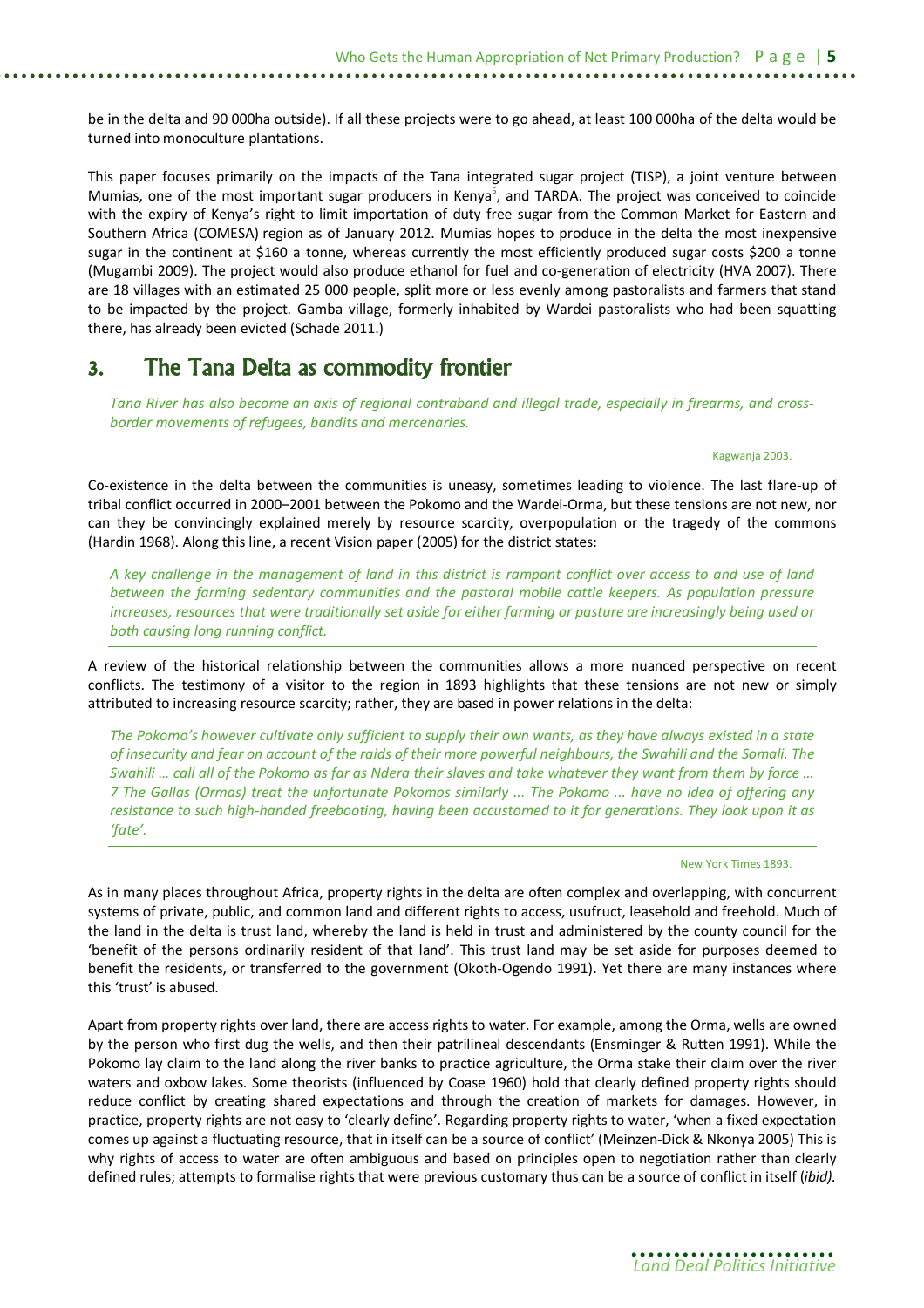P a g e | **6** *Working Paper 5*

Thus one of the triggers for the flare-up of inter-tribal violence in the Delta in 2000–2001 was the actions of the land adjudication commission, began in 2000, which favoured a liberal land policy based on individual ownership. This policy created a sharp split between the Pokomo and the Orma/Wardei. The Orma/Wardei accused the government of fuelling ethnic conflict by imposing a neo-liberal land tenure system on an area, where land is communally owned, without adequate consultation.

*This communal system provided two sets of rights: On the one hand was the right of ownership that the Pokomo were entitled to, as the 'indigenous' people to the area by the virtue of having been there before the arrival of the Orma. On the other hand, there was the right of access which the Orma were entitled to, and which the Pokomo guaranteed and defended. Traditionally, the Pokomo and Orma observed specific customary rituals and practices that allowed the Orma herders to gain access to water-points and pasture on the banks of the Tana River, especially during dry season. After elders from the two communities performed these rituals the latter set of rights became accessible to the Orma. These customary practices defining these rights emerged over the years, revealing a long interactive and integrative history of the two communities.*

#### Kagwanja 2003.

In the Kenyan case, writers such as Okoth-Ogendo (1986) have argued that positive impacts of tenure reform have been completely offset by the emergence of economic disparities, redistribution of political power, and the disequilibration of socio-cultural institutions that have occurred in rural society as a consequence.

The year 2001 was also a dry one, adding fuel to the fire. Thus, while politically Tana has for long been considered frontier land, it is also in many ways an ecological frontier where the inhabitants and wildlife of the delta have adapted their lives to the extremes of drought and flood. Until now, such variability has made the implantation of capitalist agricultural development difficult.

The long rainy season floods fail on average in 2–3 years out of 10, and the short rainy season floods fail once in every 2 years. The erratic rainfall (500–800mm per year) makes agriculture a risky enterprise in the Lower Tana, in the sense that sole dependence on agriculture can be tricky and thus locals have adopted a variety of livelihood strategies they can fall back on in drier years when yields are lower. That said, in many years there exists high food insecurity and food aid is regularly dispensed (Eijk 1998).

The floods and the droughts that assail the region are also a product of anthropogenic change wrought by deforestation and dams upstream: humans have influenced the severity of both these events within the Tana Catchment (Ongweni *et al* 1993). Bearing in mind the highly variable climate in the region, the current project proposals for the delta seem to suffer from an 'optimism bias' — overlooking costs and overestimating benefits. Eijk (1998), studying the Hola scheme further upriver, noted how 'the unrealistic, over-optimistic planning of local and expatriate agencies with regard to irrigation development in the Lower Tana area … favours foreign consultancy firms and their local counterparts.' Eijk further asserts that development planning in Africa is mainly part of the art of government, in which planning goals are used as 'carrots rather than as realistic predictions'.

#### 3.1 Past projects

The Tana River region is testament to a long history of failed projects to 'develop' the area, with investment from the World Bank (WB) and the government yielding few benefits for locals. The Kiambere Dam, completed in 1993, provided 140 megawatts of electrical power to Kenya's growing urban population. However, over 6 000 persons were displaced without any compensation, with those families losing over 82 % of their money-equivalent income (Kagwanja 2003). While the waters of the Tana River were supplying the country with electricity from before independence, most communities of Tana are still without. The Tana River Primate Reserve (TRPR) was another IMF/WB funded project that caused heated resistance. Based on the 'fortress conservation' logic of the incompatibility of human and animal co-existence (Neumann 1998), the local Pokomo were displaced from their ancestral territory to make way for a reserve for the Mangabey and Colobus monkeys. As the *Lonely Planet* guidebook shares in a quirky aside, things came to a head when 300 naked Pokomo women stormed the research centre in protest. Recently, the World Bank was ordered to pay KSh634 million (£4.8 million) compensation to the displaced after the high court in Mombasa found that the World Bank and the Global Environmental Facility (GEF) failed to meet its promises to provide 15 acres per household, a house, compensation for lost trees and crops and KSh50 000 (£380) per family. Plans to build houses, schools, mosques and churches also never materialised (Daily Nation 2010).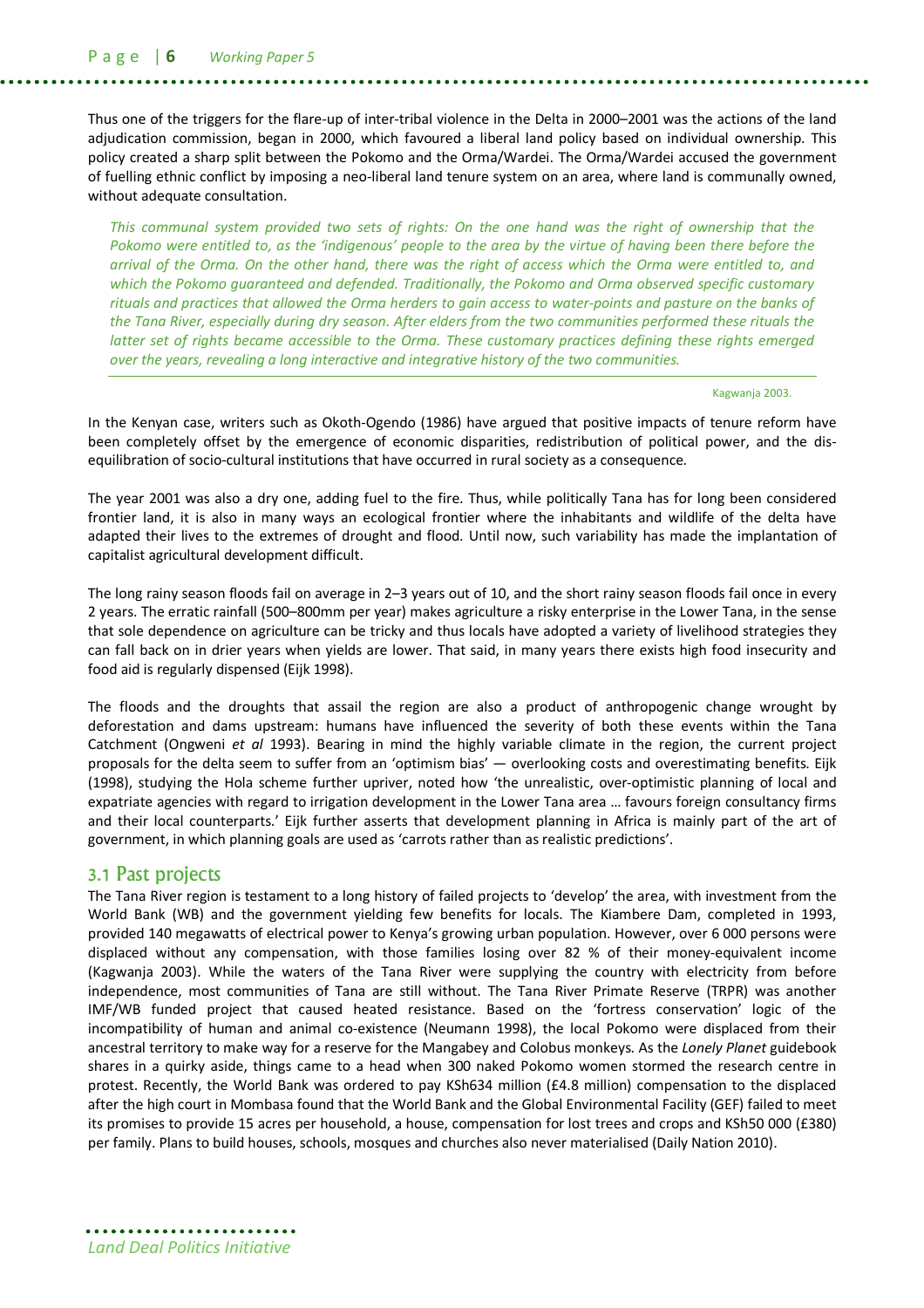The TRPR logic is based on the conception of Africa as a zoo or thematic park for foreigners and scientists, a common complaint in a country where seven % of the land — an area the size of Denmark, is designated as National Parks and protected by armed guards from the Kenya Wildlife Service (KWS) to create, in the words of Peluso (1993), 'a mythical nature devoid of humans for tourist consumption.' The next project was the Bura Irrigation Scheme, implemented in 1978, with the original aim of settling around 5 000 farmers in 23 villages to grow cotton and maize on 6 700ha of land. An additional 4 500ha of irrigated forestry were to provide for the fuel-wood of the estimated 60 000 settlers. The Bura scheme was crippled by corruption and mismanagement. The wrong choice of pumps was made whereby components and spare parts came from different continents. Siltation destroyed the pumps and the dredgers were rendered useless (JBIC 2001). In a country with per capita income of about US\$350 (£220) per year at the time, the project spent an incredible US\$35 000 (£22 000) for every settler (Horta 1994). Yet today, the settlers are poorer than before and the area is a wasteland, overrun by the invader bush Mathenge.

### 3.2 The TDIP and the Mumias Project

The most recent 'white elephant' project was the TDIP rice scheme, managed by the TARDA. The TDIP represented a switch in policy from irrigation schemes with settlement and freeholders to new plans for 'economically motivated' commercial estates with a few out-growers.

These new estate schemes, while unlikely to have the same impact on unemployment and landlessness as settlement, were thought to be more likely to produce an economic return. Yet only a few months after starting full operations, the TDIP rice scheme collapsed due to flooding after the El Niño rains in 1997 (Luke *et al* 2005).

The TDIP scheme removed 2 500 acres (1 042ha) of either utilised or available cultivable floodplain land lying within Pokomo-demarcated lands as part of the project's total of 10 000 acres and also converted former grazing lands. The affected communities list a number of unfulfilled promises by TARDA, including not paying for crops in a timely fashion and not building promised schools and hospitals. Moreover, after the construction of the embankment, TARDA claimed the land as their property. The communities are still in court trying to reclaim the land that was expropriated from them; despite the fact that the case is still pending, the new Mumias sugar project is planned on the same disputed area. The Mumias Project involves recuperating the rice scheme, and growing sugar in an estate over 16 000ha and another 4 000ha for out-growers, as well as a livestock component. Mumias has plans to install an 8 000 tons-per-day sugar mill and distil 23 million litres of agro-fuel ethanol per year from molasses, a cane byproduct. It would also produce 34 megawatts of electricity per day from bagasse. Because numerous studies have been undertaken in the TDIP area, we use the area delineated by the original TDIP project (covering some 5 000ha) as the system boundaries of our biomass calculations. $10$ 

Six villages are commonly associated with this TDIP Polder 1 area, with land falling within the traditionally-demarcated boundaries of three of these — Kulesa, Wema and Hewani — incorporated into the project, whilst the other three villages — Bfumbwe, Sailoni and Baandi — border the project area, and have traditionally utilised 'common property' resources within the project area, and continue to do so  $-$  typically in the floodplain forests, and available grazing areas. In 1990 the population inside the TDIP was estimated at approximately 5 000 people, with a population growth rate of 13 % every five years (HVA International 2007). All the villages are inhabited by Pokomo cultivators, with the exception of Baandi, which is inhabited by traditional Orma pastoralists.

# **4. Results: The HANPP**

This section presents the livelihood strategies and biomass appropriation of two traditional villages in the TDIP area  $$ one agriculturalist and one traditionally pastoralist  $-$  that currently also practice farming. The data demonstrates the diverse and contrasting ways that the local communities appropriate biomass in the delta to sustain their livelihoods.

*The ability to profit from biomass is based on political economic and natural factors. Relative prices of products, price elasticity for goods, market linkages, ecosystem functioning .... Arguments about productivity. Data shows that pastoralism, long considered an "underproductive" activity may be the most profitable and beneficial means of biomass apropriation in certain environmental contexts.*

Krausmann *et al* 2008.

It also shows how success in harvesting biomass is linked to economic well-being. Apart from bringing differences between villages to light, the data also presents issues of productivity, incorporation in the market economy, food security and dependency. We use a methodology for HANPP derived from the Institute of Social Ecology but modified,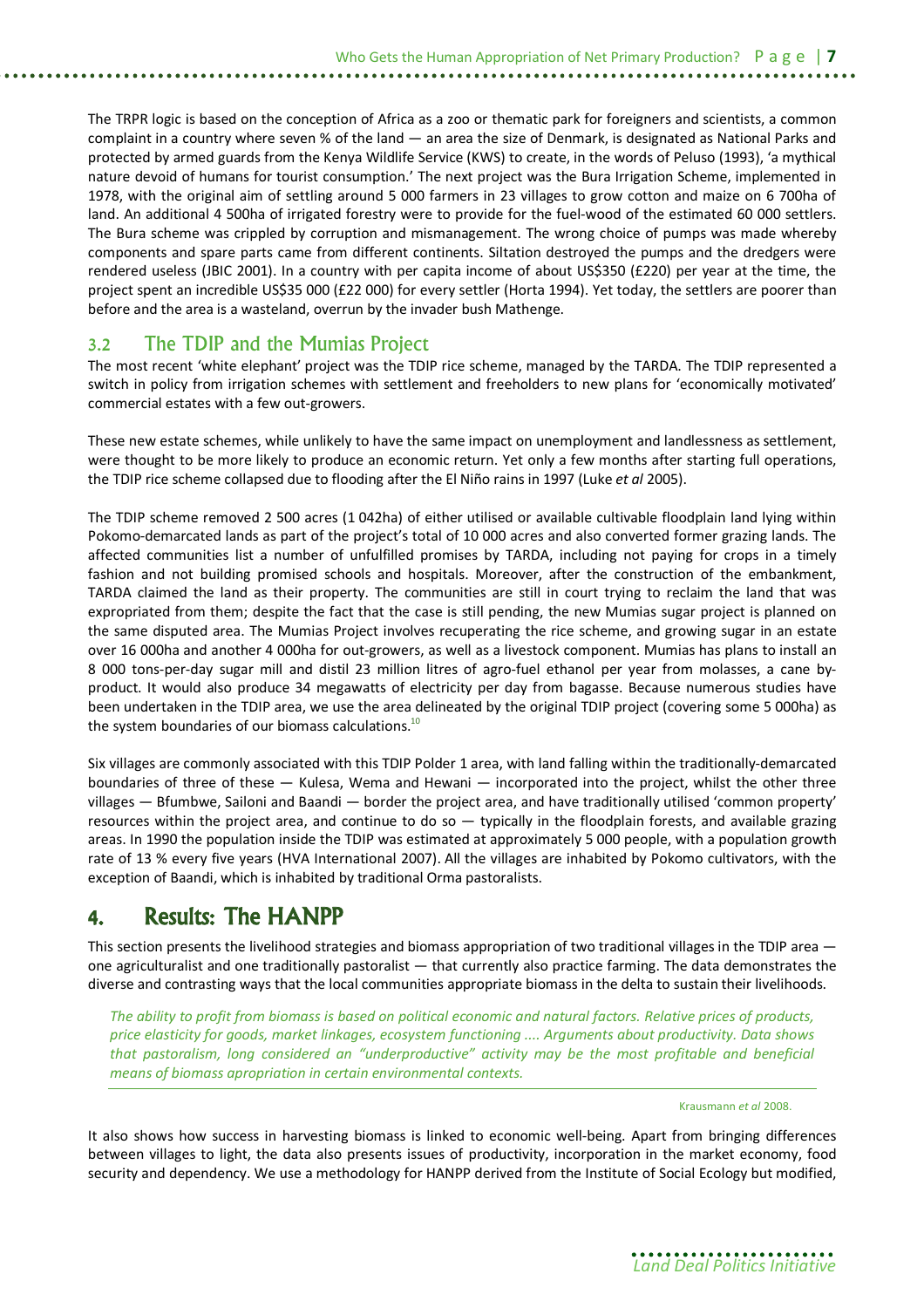because we do not calculate potential production before human modification but only look at actual production and distribution. the amount of NPP co-opted by humans or the HANPP of harvest<sup>3</sup>.

### 4.1 Biomass use among the Pokomo

Vumbwe is a Pokomo village, settled in the current location after the floods of 1961. It is a community of 20 Pokomo households (312 people) and seven Wata households (24 people). We surveyed eight Pokomo households and one Wata household about their farming practices, household consumption and time use. We cross-referenced this data against GPS measurements of land use and the literature. We then calculated average biomass use for a range of consumption activities per person in gigajoules (GJ) — illustrated in *figure 1*.

All the Pokomo families surveyed practised farming — with an average of 2.2–3 acres (1ha) per family, ranging from half an acre to 4 acres per household<sup>4</sup>. Two thirds had a small number of chickens and 45 % had beehives. Almost all families also practiced fishing, with fish being an important source of protein in certain seasons<sup>5</sup>. Two of these used fish traps, which they left in the oxbow lakes, and sold fish. In Vumbwe, other livelihood strategies were charcoal making (30 %), wage labour (30 %) and small businesses such as a local kiosk (30 %). No fertilisers were applied, but two families did use a small amount of pesticides on vegetable crops produced for sale only.

Two farmers in the village practiced irrigation (with a diesel powered pump) and the same two households own generators. Two other households have solar panels. The remainder of the village relies entirely on firewood (an average of 6 tons per HH/yr)<sup>6</sup> and charcoal for heating and cooking and paraffin for lighting<sup>7</sup>. A third owns a bicycle and half of the households have a radio.



The primary crops planted by all surveyed included maize, usually planted over half the field area, and often intercropped with cowpeas, with another half-acre cowpeas and green-grams; some grow vegetables such as Skuma (kale), tomatoes, onions, and bananas as cash crops. Average maize yields for 2009 were 1.5 tons of maize per ha (almost seven 90kg bags per acre). This was considerably higher than most reports of local yields, for example the EIA mentions yields of only 2–3 bags per acre compared to up to 15 bags in other parts of the country. Eijk (1998) found a similar phenomenon of understating yields in his field research:

*Project staff had erroneously assumed that the yields in flood-fed fields were considerably lower than in irrigation schemes. Only when in 1984 the agronomy unit of LTVIP started to take samples in the farmers' floodfed fields, it became clear that the yield levels of these plots had been grossly underestimated. In their eagerness to promote irrigation schemes Kenyan and Dutch staff members alike had painted a bleak picture of* 

 $\overline{a}$ 

<sup>3</sup> HANPP can be expressed in absolute numbers as kilograms carbon per year (kg C/yr), as kilograms dry matter biomass per year (kg DM/yr) or as energy flow (Joules per year, J/yr). As a rough proxy one may assume that 1 t DM is equivalent to 0.5 t C and that the calorific value of dry matter biomass is around 18.5 Megajoules per kilogram (MJ/kg, 1 MJ=106 J).1 kg dry matter biomass = 0.5 kg C = 18.5 MJ.

<sup>&</sup>lt;sup>4</sup> The average for the Tana Delta district is 2 acres (Tana River District Development Plan (2002–2008).

<sup>&</sup>lt;sup>5</sup> While we collected data on fishcatch and fish purchases in the diet, we did not include this form of biomass because we did not measure the NPP of the lakes.

<sup>6</sup> Hughes (1984) estimated that the average family in the Bura Scheme uses 6.14m3 solid volume of wood per annum. (Development schemes on the River Tana.)

 $^7$  This is indicative of the district as a whole whereby 98.8 % of the households rely on charcoal or firewood.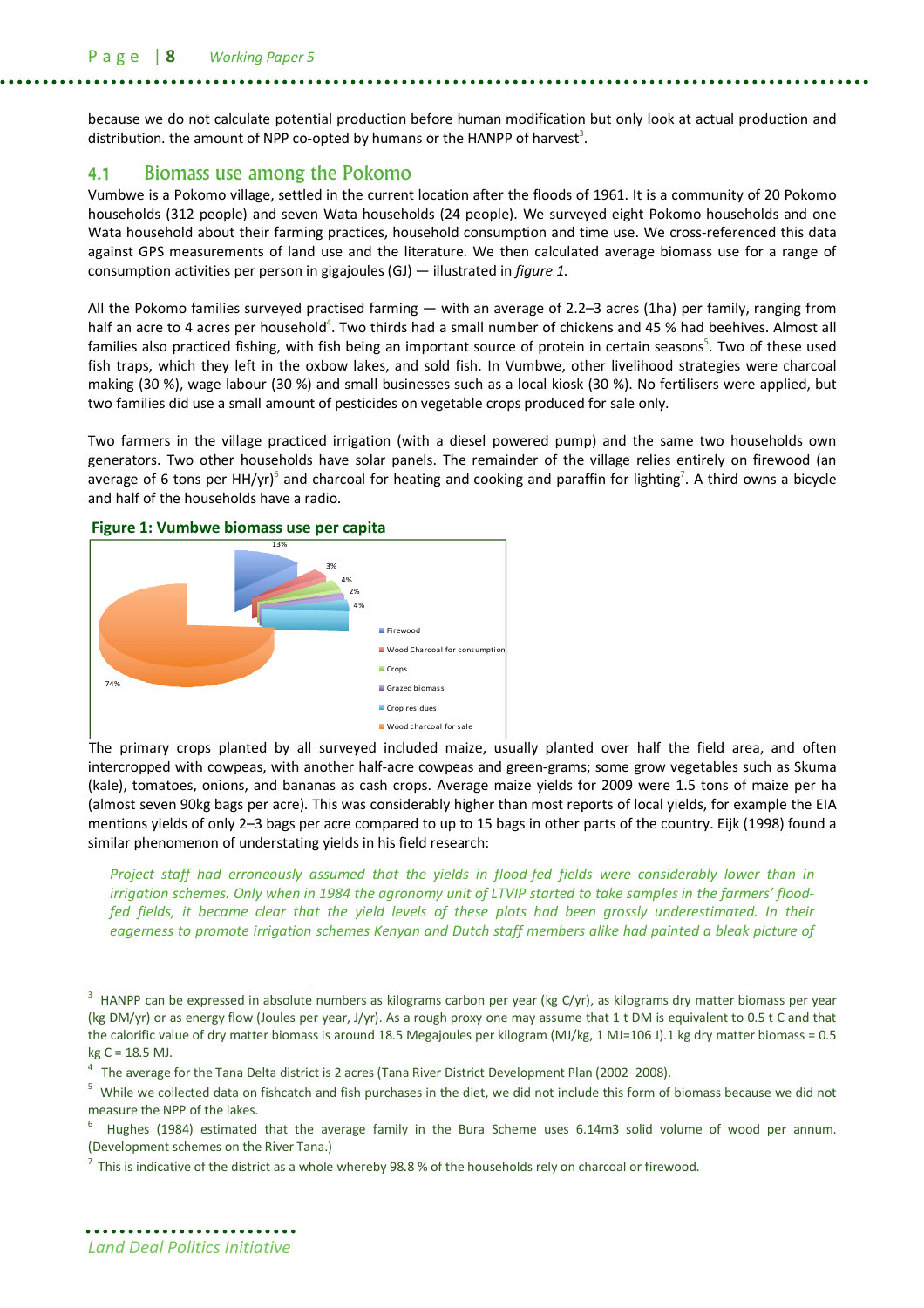#### *the local farming system. Although total or partial crop failure definitely occurs once in a while, the farmers harvest a good crop in seasons with adequate depth and timing of flooding.*

Most families also have mango trees from which they sell mangoes, but most mangoes rot on the trees due to lack of marketing outlets. Women and young children in most families practice gathering of greens such as water lilies and other wild plants. Two women interviewed described themselves as midwives and also collected a range of medicinal forest products. According to Medley (1993), the Pokomo use 98 plant species locally, accounting for 52% of known species in the area; Vumbwe village uses forest 65 (46ha) and forest 68 (43ha) and also the Gubani woodlands. The Crops they grow provided 2GJ of energy per year per person, approximately two thirds of energy needs, with the remainder perhaps coming from fish, small amounts of meat, and purchased products (rice, sugar, wheat flour & oil).

The primary extraction of biomass among the village was due to the production of charcoal, accounting for 75 % of extraction (*Figure 1*). Several sources confirmed that about half of the households in Vumbwe produce charcoal for sale with an average of 40–60 (50 kg)<sup>12</sup> bags per week being produced by the village. This equals approximately 20 tons of wood extracted for charcoal consumption per week. Charcoal is harvested in the delta primarily from along the floodplains where the tree growth is lushest. The Pokomo engage in this trade more so than the Orma, particularly in certain seasons when the opportunity cost of labour is low (Ensminger 1984).

In Vumbwe village, there are 26 members of the Wata tribe who belong to one family, with 8 households between them. The Wata are the smallest and one of the most marginalised tribes in Kenya. They are traditionally huntergatherers. Parker and Amin (1983) believe that the Wata were the most likely source of much of East African ivory dating back 1 200 years. We interviewed one male household head of 49 years, he was the only one interviewed who engaged in every livelihood activity on the survey including: farming, livestock-keeping (goats), beekeeping, fishing, gathering, business, hunting, charcoal-making and wage labour (at Tarda). He can produce up to 20 bags of charcoal per week when he has an order. If there is no order he produces at least 5 bags. He estimated 30 minutes of work per 50kg bag. Each bag sells for KSh175, as an average between wholesale and market prices. Thus he can make KSh87 500 (£665) annually for a declared 250 hours of labour — a return of KSh350 (£2.66) per hour.

According to the respondent, despite it being illegal, they continue to hunt large animals, hunting 4–5 small animals and one large mammal such as a hippo, giraffe or buffalo per year. The meat is shared out among the hunters, with the surplus dried and sold in the village and surrounding areas.

### 4.2 Biomass use among the Orma

Baandi village is a community of 204 houses, comprising 1 000 people. The village has existed on a permanent basis in close proximity to Hewani village since 1988, after the villagers were forced to leave their previous permanent village, Gardeni  $-$  a few hundred metres further south  $-$  due to flooding. The Orma residents of Baandi distinguish themselves amongst pastoralists as being 'permanent' within the Tana River delta.

Bandi makes use of forest 64, and two others outside the project area, one to the north and one to the east of the village. We calculated a median of fifteen heads of cattle per household (an average of 72) although other studies mention that more nomadic Orma villages have an average of 100 per household (Luke 2008). Households also have significant stocks of sheep and goats. However, because of the wide variation in holdings (represented by the large difference between median and average), it is difficult to estimate livestock numbers with certainty. According to several people interviewed and local district livestock officers, only 50%–60 % of Orma own cattle, of the local Boran breed. One household we interviewed had 500 head of cattle while another had none. The Orma pastoralists of Baandi move out of the sodden Tana delta during the long rains (March–April), utilising outlying grazing areas until stocks are diminished and returning to the delta as the long dry-season progresses (August–September). They then remain in the delta until the following year's long rains return. Access to grazing on and around the wetter floodplains of the current TDIP, through both the long and short dry-season, is a critical component of their livelihood survival.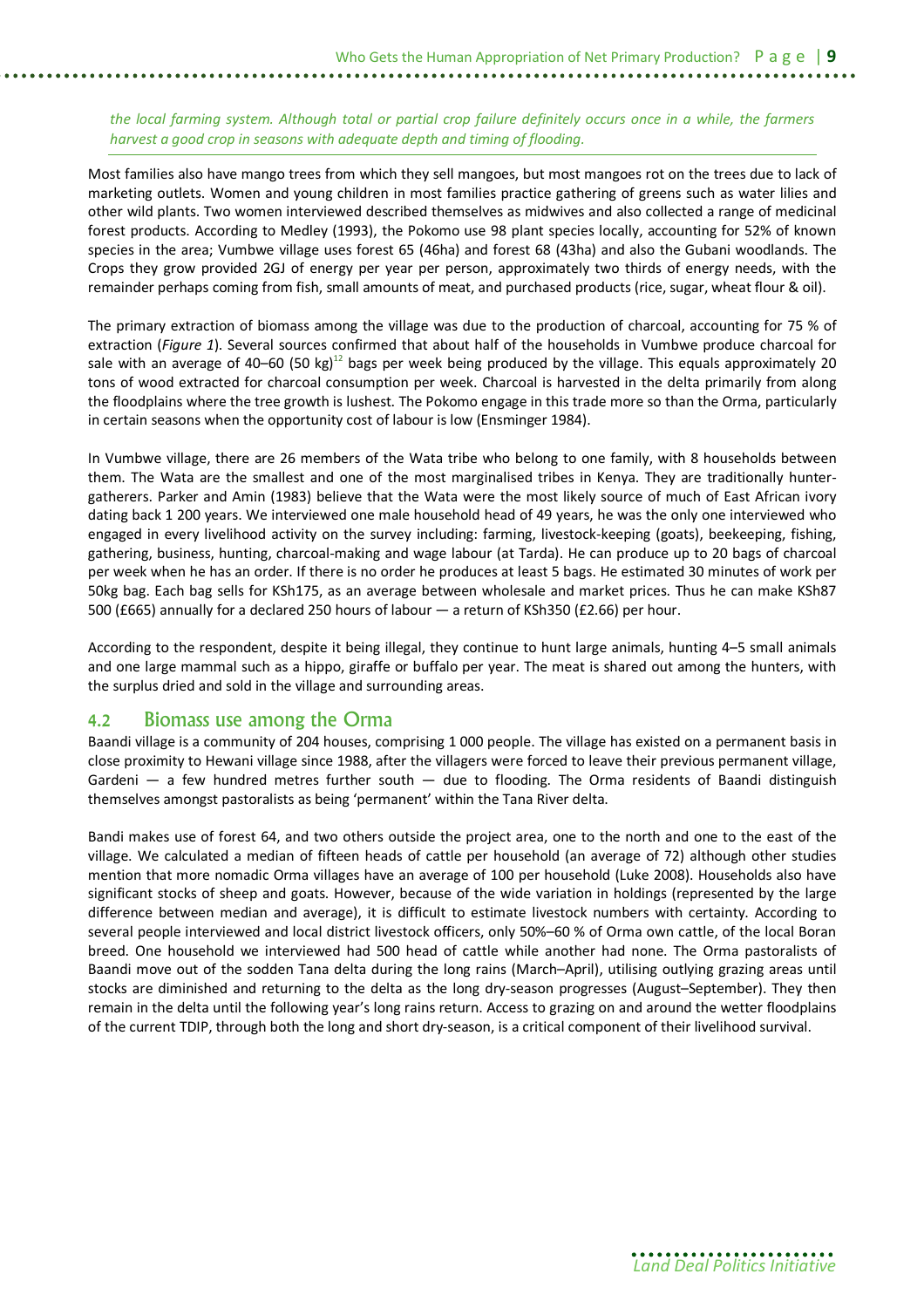



Mean weight for a cow is 200kg–250kg. Milk provides about half a litre per person daily (20% of caloric needs) and the excess is shared or sold. The Tana Delta District (TDD) exports only 3 500kg of meat and 2 500l of milk monthly according to the district Livestock Officer. About 1 000 head of cattle and 1 000 shoats (sheep and goats) are exported each month. The Orma rarely slaughter their cattle; milk is the main product from cattle consumed locally. About 4.7 million litres of milk were produced in 2000, with production peaking during the wet season (Irungu 2000). Reported yields for maize were in fact higher for Baandi than for Vumbwe, yielding 32GJ per ha as opposed to 21GJ/h. One possible explanation for this is that while none of the respondents in Baandi reported using fertilisers or manure, they did report that they graze their cattle in the fields after harvest to remove plant residues and they then leave the manure behind. Despite this, crops account for only 2% of the extraction of biomass by the Bandi village (*Figure 2*).

Ninety % of biomass extraction was grazed biomass to sustain cattle and shoats, accounting for 9 tons pp. Fuel-wood use is half as much in Baandi (440kg/pp/yr) than Vumbwe (860kg/pp/yr). This is because their diet is much more dependent on milk for calories and protein. However, the Orma also use wood for their houses, with an average size house comprising 1 100 (twenty-five kg) poles (Ensminger 1984), and for fences for cattle *kraals* (enclosures for cattle). Agricultural residues represent 3 % of biomass extraction, mostly consumed by cattle. Two % (GJ) was also attributed to charcoal consumption. The process of nomadic pastoralists settling leads to dietary changes and consequent changes in biomass use. As Ensminger (1984) writes:

*… the area around permanent settlements is fairly quickly overgrazed, livestock produce less milk … formerly the dietary mainstay. These lower production yields necessitate that sedentary households be drawn into the market economy in order to purchase supplemental foodstuffs. It is for these reasons that the processes of sedentarization and involvement in the market economy are so closely linked. This change in diet, from milk to cooked grains and tea, accounts for a great deal of the increased fuel use by sedentary households.*

A further shift of pastoralists from livestock keeping to farming will lead to increased pressure on forest resources unless alternate fuels are promoted. Another important flow of sustenance, for the local Orma, is food aid, which in 2009 was distributed to 25 % of the population of the Garsen district. The Orma receive more food aid than the Pokomo. According to the Red Cross, they distributed over 143 223MT of cereals, as well as pulses, oils and blends. The allowance equals 2.5GJ/pp/yr, which represents almost 70 % of an average annual caloric intake of 3.5GJ/pp.

### 4.3 TARDA

In 2009, TARDA also rehabilitated a part of its project destroyed by the el Niño floods with a KSh400 million economic stimulus program from the government. They planted 550 acres of land to maize under a rain-fed system, with the intent to make the transition into rice cultivation. The yield was extremely low, at only 5.6 bags (90kg) per acre (14.4 bags per 18.5GJ/ha). The Tarda production manager attributed this to low rainfall and the wrong seed being delivered in the current season; yields were triple the previous season. diammonium phosphate (DAP) Fertiliser was applied at 100kg/ha, as well as pesticides. About 400–500 employees were employed monthly, primarily as 'scarers' (dissuading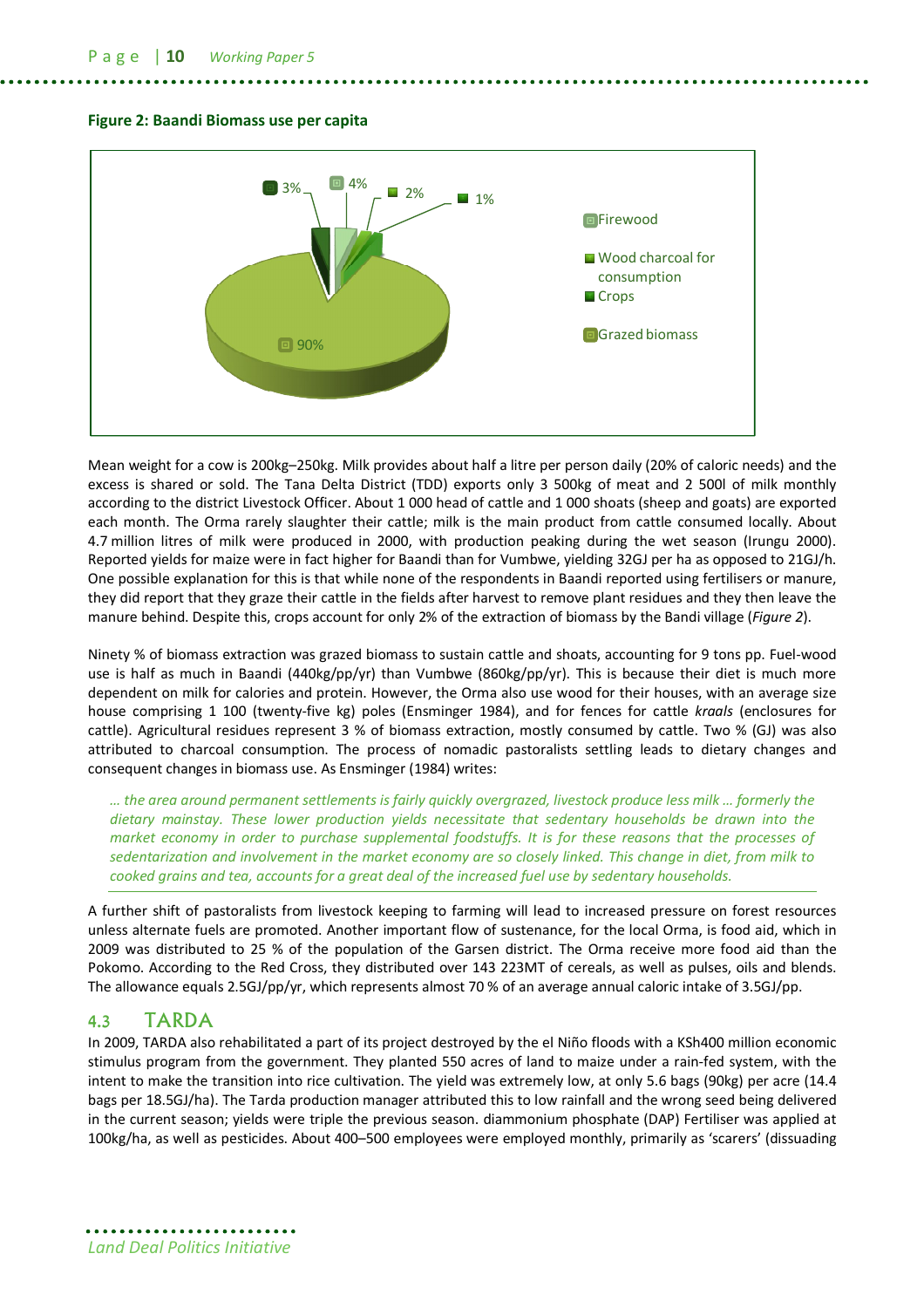wild animals from eating their crops) during the harvest season, at a rate of KSh250 for an 8 hour day (£1.9)<sup>8</sup>. While the yields were from 2.5 to 4 times the magnitude those achieved by the Pokomo and Orma farmers respectively, the maize grown by TARDA never made it to market. The maize was meant to be delivered to the National Cereals Board but was improperly dried in storage and developed Aflatoxins and had to be discarded. An audit carried out in 2010 regarding the Emergency Food Program points to a long list of mismanagement issues on the part of TARDA such as overpaying for basic machinery. Yields were considerably lower than expected and point to the mismatch between projected productivity and actual productivity in large-scale operations.

### 4.4 Sugar scenario

To compare biomass distribution among users in the delta, in the current scenario and in the sugar scenario in the TDIP area, we have contrasted the biomass per capita data based on the population in the TDIP area with local HANPP data from global series (available in a 10x10 scale) — elaborated by Haberl *et al* (2007a) — to come up with a schema of current biomass use. Finally, as a conceptual exercise, we have created a scenario of what the land use, biomass production and HANPP will look like if the Mumias sugar project is to go forward (this data is summed up in *Figure 3*). The global data was cross-checked with other local biomass productivity studies (Glenday 2005) and with survey data from interviews and regional data from local officials. In the scenario, we consider that the land allotted to TARDA within the TDIP area (4046ha), minus the land that is currently built-up (124ha) or forest and woodland (1241ha), is cleared and turned over to sugarcane. Whereas, currently the Pokomo cultivate 660ha and the Orma 90ha in the TDIP<sup>9</sup>, with over 3 058ha being available for grazing or other land uses, in the scenario, after land use changes, only 382ha of non-forestland will be available for both communities and wildlife.

Regarding the production and appropriation of biomass in the sugar scenario, assuming the projected yields of 150 tons of cane per ha are achieved, this translates to 69TDM/ha/yr. This leads to increased biomass production, from 154 000TDM to 358 000TDM — an increase in NPP of aboveground biomass (ABG) production of 2.3 times over previous levels, due to inputs, including fertilisers and irrigation. The current HANPP shows that currently only 26% of biomass is being appropriated. In the sugar scenario, while biomass production increases, over 80% of this is appropriated by TARDA alone, with less than 20% of available biomass remaining for the two communities, other species and left behind as forestland.

|                                     | Land use (ha) |          | Biomass use per<br>user (in '000<br>tonnes of dry<br>matter) |                 | HANPP (%) |          |
|-------------------------------------|---------------|----------|--------------------------------------------------------------|-----------------|-----------|----------|
|                                     | Current       | Sugar    | Current                                                      | <b>Sugar</b>    | Current   | Sugar    |
|                                     |               | scenario |                                                              | <b>Scenario</b> |           | scenario |
| Pokomo                              | 606           |          | 18.4                                                         |                 | 7.7       |          |
| Orma                                | 90            |          | 10,0                                                         |                 | 4.2       |          |
| Tarda                               | 222           | 3594     | 2.5                                                          | 258.8           | 1.1       | 72.2     |
| Biomass for other species/          | 3058          |          | 30.5                                                         |                 | 12.8      |          |
| unaccounted for                     |               |          |                                                              |                 |           |          |
| <b>NPPh</b>                         | 918           |          | 61.5                                                         | 289.1           | 25.7      | 80.7     |
| NPP remaining in Ecosystem          | 4299          | 382      | 114.5                                                        | 69.2            | 74.3      | 19.3     |
| <b>Total NPPact/Total land area</b> | 5341          | 5341     | 238.9                                                        | 358.316         | 100       | 100      |

#### **Figure 3: Current and potential biomass production ('000 TDM), land use and HANPP**

Furthermore, this increased HANPP does not account for the increased pressure on forests. The EIA estimates that due to population growth alone<sup>10</sup>, an additional demand of 1 million kg of fuel-wood per year will be needed across the entire project area (HVA 2007). This will be considerably more due to the projected influx of settlers. Furthermore, charcoal harvesting will probably increase as the Pokomo seek ways to complement seasonal labour from the plantations. Unless a forestry component is put into place, the result will inevitably be 'development induced

 8 The project manager did inform me however that their jobs would soon become obsolete as they would be installing an electric fence next year.

 $^9$  Current land use accounts for the average pc cropland per Pokomo (0.13ha) times the current population in the TDIP (4665), while the Orma land use also accounts for cropland only (0.06ha pc for a population of 1500); the land use for TARDA accounts for land currently under rice production.

 $10$  Population growth in the Tana Delta District is 3.4% annually.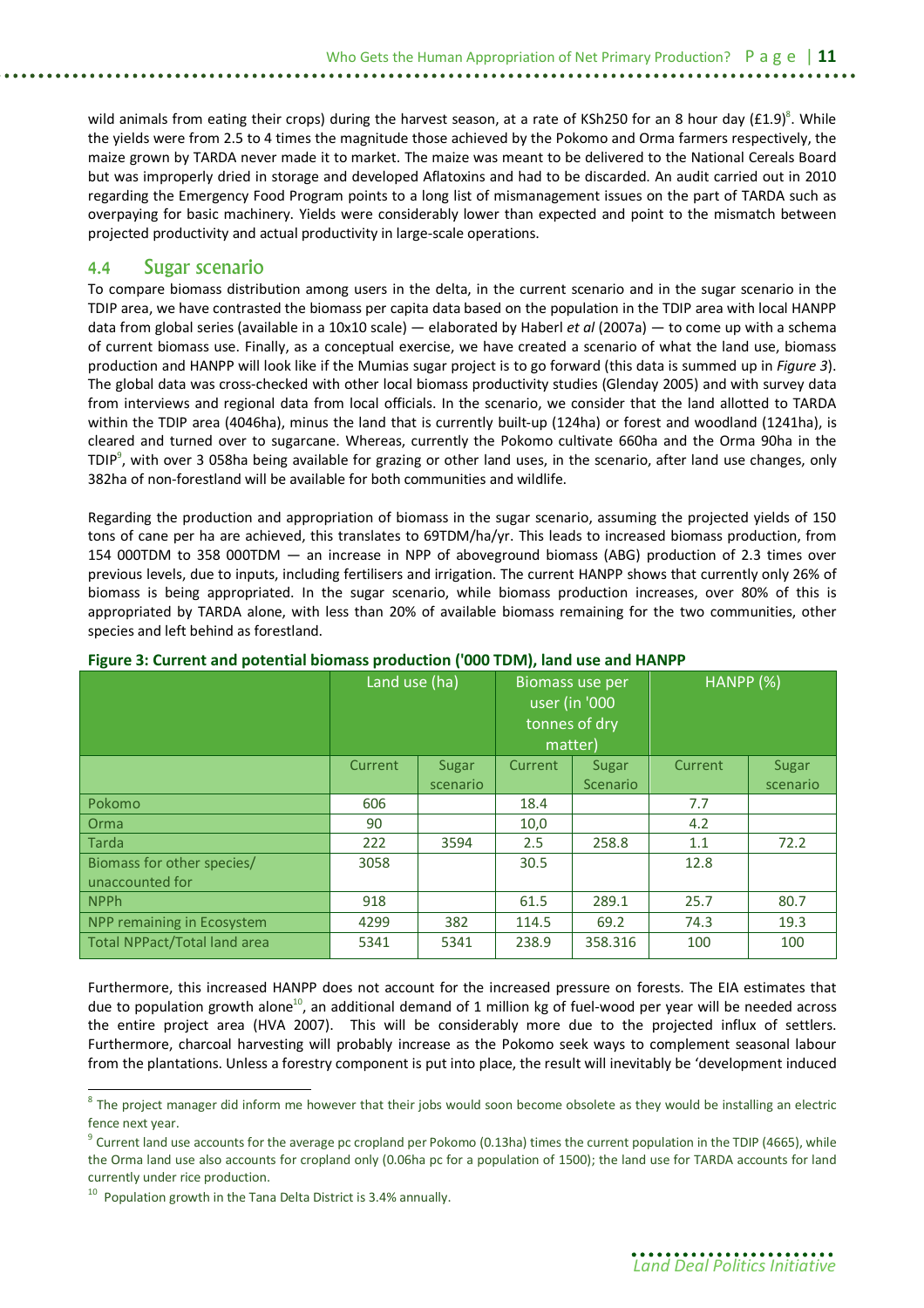P a g e | **12** *Working Paper 5*

desertification spread as concentric rings around the schemes' (Johanssan 1991) and conflict between the traditional population and new migrant workers<sup>11</sup>. Calculating the new HANPP distribution between the Pokomo, Orma and other communities in the scenario would be mostly speculative, although it is likely that in fact most villagers would lose their land entirely and become day labourers, and that keeping even half of the livestock would become unfeasible.

Yet, while this scenario is illustrative, it should be kept in mind that the level of analysis covers a relatively small area of only 5 000ha; the analysis should calculate the actual and potential biomass distribution across the entire delta area. Given that the area is also being targeted for the establishment of extensive Jatropha biofuel farms by Bedford Biofuels (Canada, 50 000ha) and G4 Industries (UK, 28 000ha) that will reduce the grazing land on the terraces surrounding the delta and thus potentially further increase pastoralist pressure on the central wetlands. Still, should these new projects and rehabilitations become operational — even for restricted time periods until government subsidies or donor funds run out again  $-$  they will result in increased water off-take which may reduce the flows necessary to the survival of the riverine forests in the delta.

### **5. Analysis**

This paper has employed an analysis of biomass production and distribution to approach the question of whether massive quantities of biomass can be harvested sustainably without eroding and degrading soils, destroying biodiversity, increasing food insecurity and disrupting the livelihoods of marginalised peoples. Some possible insights we will explore in this section include:

- **O** the relative (un)sustainability of the current land uses and potential future land conversion and issues of distribution;
- **o** benefits and complementarities of current multiple land use systems; and
- **o** strategic alliances that may develop in opposition to and as a result of increased agricultural intensification.

The world's total NPP is 172 x 109TDM/year (Openshaw 2010); of this total, only a fraction is extracted  $-$  20–40 %. depending on the methodology (Imhoff *et al*. 2004; Vitousek *et al*. 1986, Haberl *et al* 2007a) — and only 7 % of used biomass extraction is traded. From 1962 to 2000, global aggregate exports of biomass grew by a factor of 4.7, crops by a factor of 3.9, animal products by a factor of 2.8 and wood and forest products by a factor of 7.8 (FAO 2005). The rate of increase since 2000 has been even faster. This growing spatial disconnection between the site of production and consumption inevitably leads to a process whereby local land use and local human needs decrease in importance as determinants of land use decisions (Erb *et al* 2009).

However, if we want to use HANPP as an indicator of environmental space, similar to the ecological footprint in the context of biomass trade, one must also consider the upstream flows generated by imported products. This concept has been called embodied HANPP or e-HANPP. For example, Haberl *et al* (2010) estimate that one litre of biodiesel requires the appropriation of 7 tonnes of e-HANPP.

Once we consider embodied HANPP (e-Hanpp), international net transfers become more significant, amounting to 1.7 PgC/year or 12 % of global HANPP (Erb *et al* 2009). Most of this does not cross borders, but is due to upstream processes of traded commodities. Of this, 88% is supplied by low-density countries with an average population density of 14 inhabitants per km<sup>2</sup>, including both industrialised and developing countries, while 75 % of the international net flow of embodied HANPP is consumed in high-density countries with an average population density of 161 $km^{218}$ . Currently, biomass flows are dominated by only a few participant countries, with many economies existing at subsistence level and not trading. The transfers are characterised by exports from sparsely populated regions and imports from dense countries. Interestingly, development status does not seem to play a role in this dynamic. For example, among the top HANPP importing countries, including Japan, South Korea, China, Saudi-Arabia and Egypt, we see both high and low-income countries that have been connected with land purchases; primary exporters are neo-European countries such as the United States, Australia, Canada and Argentina (Erb *et al* 2009).

 $\overline{a}$ 

 $11$  In August 2012, the long-running conflict between Orma and Pokomo has broken out once again with over one hundred people and hundreds of cattle massacred. The fighting has been attributed to conflict over grazing land but also political manipulations due to the increasing value of the Delta's resources and increasing demands by local (both private and state) and international investors for land in the Tana Delta (Gachanja 2012).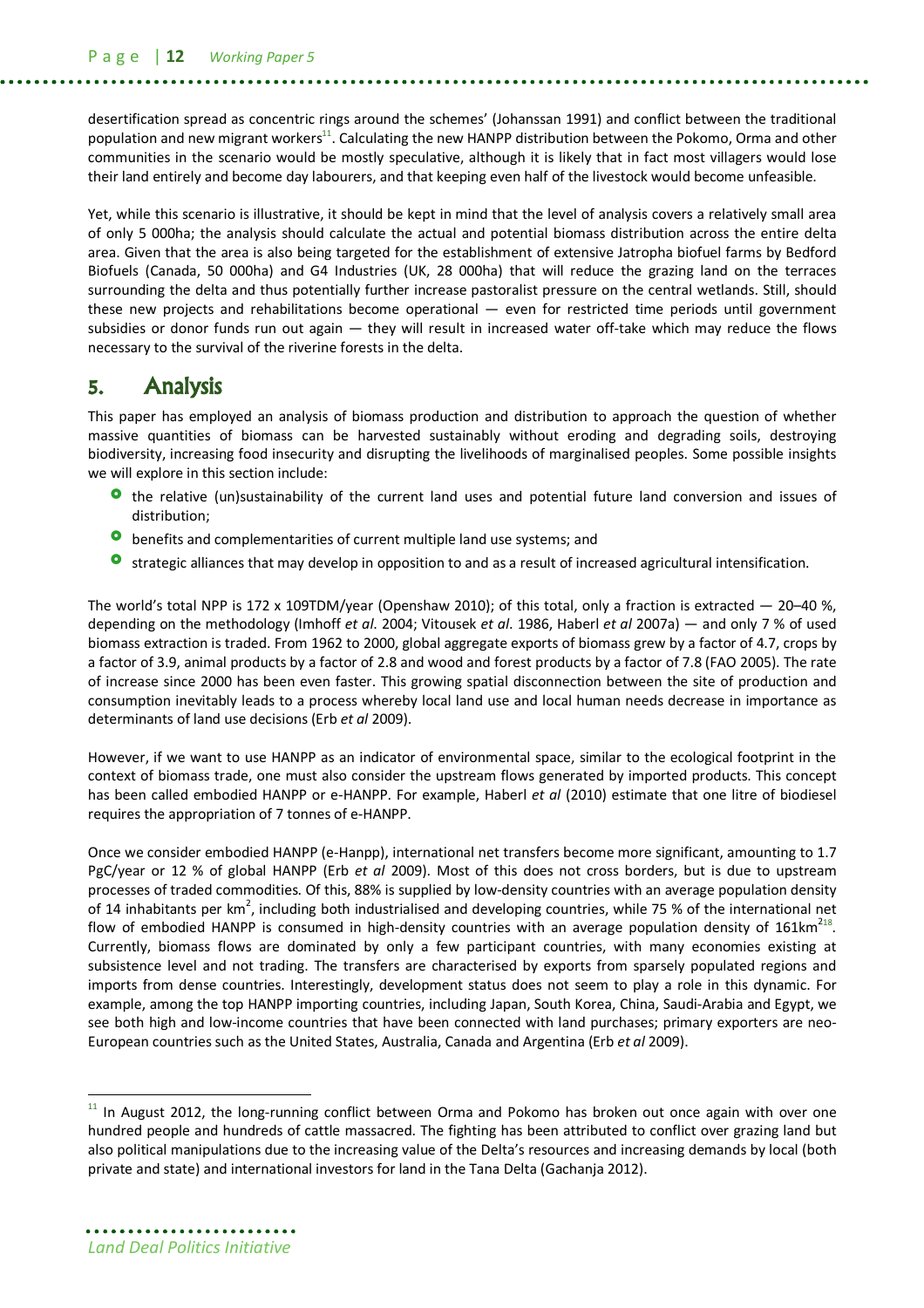### 5.1 Sustainability and Distribution

The data presented has only hinted at some of the environmental problems such as land and forest degradation at the local scale that may be associated with increased flows of biomass.

While material flow analysis can give a perspective on the productivity and efficiency not encapsulated by purely monetary analyses, here is where some of the limitations of biophysical indicators begin to express themselves. Material flow account MFA data does not offer an integrated analysis of the local economy: economic, political and cultural elements cannot be expressed in TDM. Moreover, biophysical data is not a clear indication of the sustainability of extractive and agricultural flows. The relationship between more biomass and other measures of sustainability/livelihood impacts is not linear. Just as the correlation between species diversity and HANPP is difficult to gauge because HANPP may favour some species at the expense of others, contrasting uses of HANPP will favour some groups at the expense of others. For example, HANPP does not tell us the relative sustainability of local practices of livestock grazing and charcoal burning. While local reliance on traditional breeds is considered relatively unproductive and large herds are viewed as the result of the pastoralists' 'irrational' attachment to their animals rather than economic gain, this is not always the case. For example, a study of the Borana system in Ethiopia found it very productive compared with Australian commercial ranches — the Borana produced nearly four times as much protein and six times as much food energy per hectare. Their major concern was not the number of cows owned but the number of people supported by the rangeland (Cossins 1984).

Moreover, the effect of grazing grassland productivity and grazed ecosystems is generally not well understood. Studies show that grazing may simultaneously enhance  $-$  'compensatory growth'  $-$  or reduce productivity  $-$ 'degradation' (Haberl *et al.* 2010). Flows demonstrating the proportion of annual primary production available to livestock and the proportion actually consumed, combined with tolerance levels of different plant communities to exploitation, are called for to understand the impacts of pastoral land uses.

Although commercial charcoal production on public lands has been illegal in Kenya since 1986 as an effort against deforestation, enforcing this ban is difficult in a country where 85 % of the population depends on charcoal, and in 2002 the government estimated that 2.4 million tonnes were consumed countrywide. Here different environmental narratives between the state and local users can be heard. According to local charcoal-makers, the trees they burn were cut by TARDA when they cleared land and being too big to be collected, would otherwise rot in situ. While decried as wasteful, the EROEI of charcoal seems favourable when compared to that of biofuels. While 60 % of the original energy is lost in the conversion process from wood to charcoal, the resulting fuel has: twice the energy of the parent material; is less polluting; is more convenient to use; and cheaper to transport. By contrast, for electrical generation from fossil fuel, up to 75 % of the energy may be lost in production and distribution.

Finally, HANPP data tells us nothing directly about water availability, the primary limiting resource in the delta. Further research should complement biomass accounts with virtual water export calculations, as the land grab is concurrently a water grab<sup>12</sup>. Despite the fact that in the current debates about the impact of foreign investment in agricultural land, the consideration of water has been peripheral. A recent review of land deal contracts by Cotula (2011) observes that land leases in semi-arid countries would be worthless if they did not ensure access to sufficient water, and while the report by the World Bank (2010) explicitly states that its estimates of farmland 'available' for investment are based on suitability for rain-fed production alone, it appears evident that investors will look for irrigable land. The specific ways in which water underpins land productivity in the semi-arid and sub-humid African savannahs needs to be better understood, particularly due to the impacts upon existing local water resource users.

### 5.2 Complementarities

 $\overline{a}$ 

The flow of energy and the cycle of nutrients in the delta demonstrate how the balance between different land uses is a crucial element of the maintenance of socio-environmental stability (Cusso *et al* 2006; Hamerlynck *et al* 2010) and how interactions between multiple uses of nature contribute to increased productivity. As a means of insuring against the constant threat of drought, famine, epidemics and stock-raids, the communities developed inter- and intracommunal and external links.

<sup>12</sup> Despite the fact that in the current debates about the impact of foreign investment in agricultural land, the consideration of water has been peripheral, a recent review of land deal contracts by Cotula (2011) observes that land leases in semi-arid countries would be worthless if they did not ensure access to sufficient water.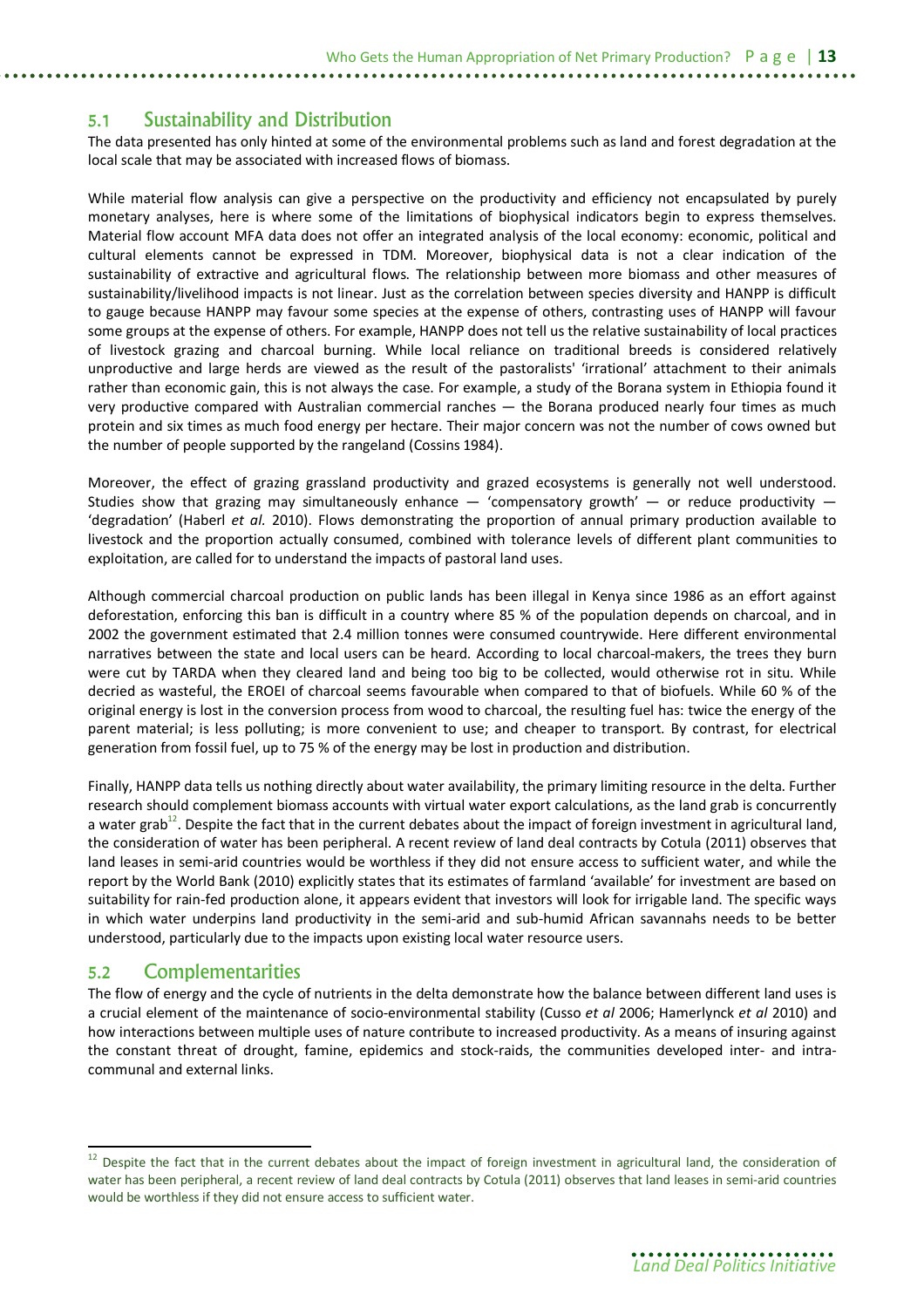Pastoral land use practices (adoption of cultivation, abandonment of nomadism, permanent settlement, landscape fragmentation) affect the distribution, diversity and viability of nutrients, vegetation, biodiversity and landscapes in ecosystems. Backflows into the system, such as manure, create nutrient cycles that improve biodiversity. Farmers also benefit through increased soil fertility distributed during the annual flooding, which contributes to the high productivity of floodplain agriculture. In the delta, human–wildlife relationships are antagonistic at times and mutually beneficial at others. Farmers spend a significant amount of time in the field as 'scarers', preventing primarily baboons by day and buffaloes at night, from eating their crops. Wildlife also injure and kill many livestock (HVA 2007). Villagers are sometimes paid off for these damages by the KWS — a type of payment for environmental services. Meanwhile, the picturesque town of Moa has an oxbow lake that supports 300 (Luo) fishermen, largely due to nutrient flows from wildlife, such as:

*hippos ... that have a significant effect on aquatic nutrient concentrations in that they feed on terrestrial vegetation at night and defecate in the water, which can figure some 1000kg/ha/year of dung … The transformation of plant material into mineral rich cow dung in its turn favours next year's aquatic plants and fish production.*

Marchand 1987.

MEFA can track the cycles of residues and wastes that are not apparent in typical financial accounting. This includes nutrient cycling, such as the dung of hippos and crop wastes sown back into the soil. Such an analysis cautions that while the development of cellulosic technologies will permit using crop residues, removal of such 'waste' residues from the field must be balanced against impacting the environment (soil erosion), maintaining soil organic matter levels, and preserving or enhancing productivity (Wilhelm *et al* 2004).

Some papers have explored the relationship between NPP and biodiversity (Haberl *et al* 2007b). The species–energy hypothesis (Wright 1983) states that the number of species is positively related to the flow of energy in an ecosystem, although a direct correlation has not been firmly established. However a certain level of NPP can be considered a necessary, but not sufficient condition to maintain certain types of biodiversity. Then as the HANPP increases, biodiversity will decline, leading Vitousek *et al* (1986) to propose HANPP as an indicator of pressure on biodiversity. Yet the diversity of the biomass itself is of course equally important, particularly for species that are as picky in their diets as are the Red Colobus Monkeys, which eat only very select leaves. While the Colobus do not consume human food, they are an edge species, preferring forest edges over mature forests. Similarly, the semi-terrestrial Tana Mangabey are well adapted to a landscape mosaic with alternating fields, forests and bush (Hamerlynck 2010). According to a recent study, one of the biggest causes of human–wildlife conflict between primates and humans is the encroachment of the invasive species Mathenge (*Prosopis juliflora*), a shrub that has taken over large swathes of the delta since it was introduced as a fuel-wood crop under the Bura scheme (Johanssan 1991). It has now become a serious pest in the entire delta, causing significant damage to livestock as well.

### 5.3 Alliances and resistances

Pastoralists are particularly vulnerable to sugar cane and bio-fuel development and the possible growth of the bioeconomy, because they occupy the marginal and 'waste' lands' targeted by crops such as Jatropha, and the irrigable dry season grazing areas favoured for sugarcane plantations — two crops that imply vastly different labour and social organisations and impacts. Governments are also seizing this opportunity to encourage more intensive cattle-raising with imported breeds, simultaneously achieving goals of settling grazing-dependent nomadic communities (Scott 1998) and increasing the state presence in frontier regions (Kajwanga 2003). As a result, in many places, pastoralism is under threat of losing significant land to other resource uses, perceived by governments to be more productive.

One of the lasting impacts of projects in the Tana Delta has been the creation of deep resentment in the local communities against development/conservation projects and their implementing agencies, such as TARDA and KWS (Hamerlynck *et al* 2010), with the TRPR case representative of the often opposing positions of conservationists and local communities in Africa. Historically, conservationist groups have been critical of overgrazing and overstocking of cattle by pastoralists. The antagonism between pastoral communities and environmentalists can also be attributed to the fact that in East Africa, wildlife conservation has robbed pastoralists of a significant part of their traditional range. This is because pastoralist survival strategies create ecosystems well suited to grazer ecology and because herders didn't subdivide the savannahs (Homewood & Rogers 1991). As a result, pastoralists are now surviving on a small fraction of their traditional grazing areas, and are highly critical of attempts by conservation interests to claim the remaining pastures for wildlife preservation (Cooke 2007).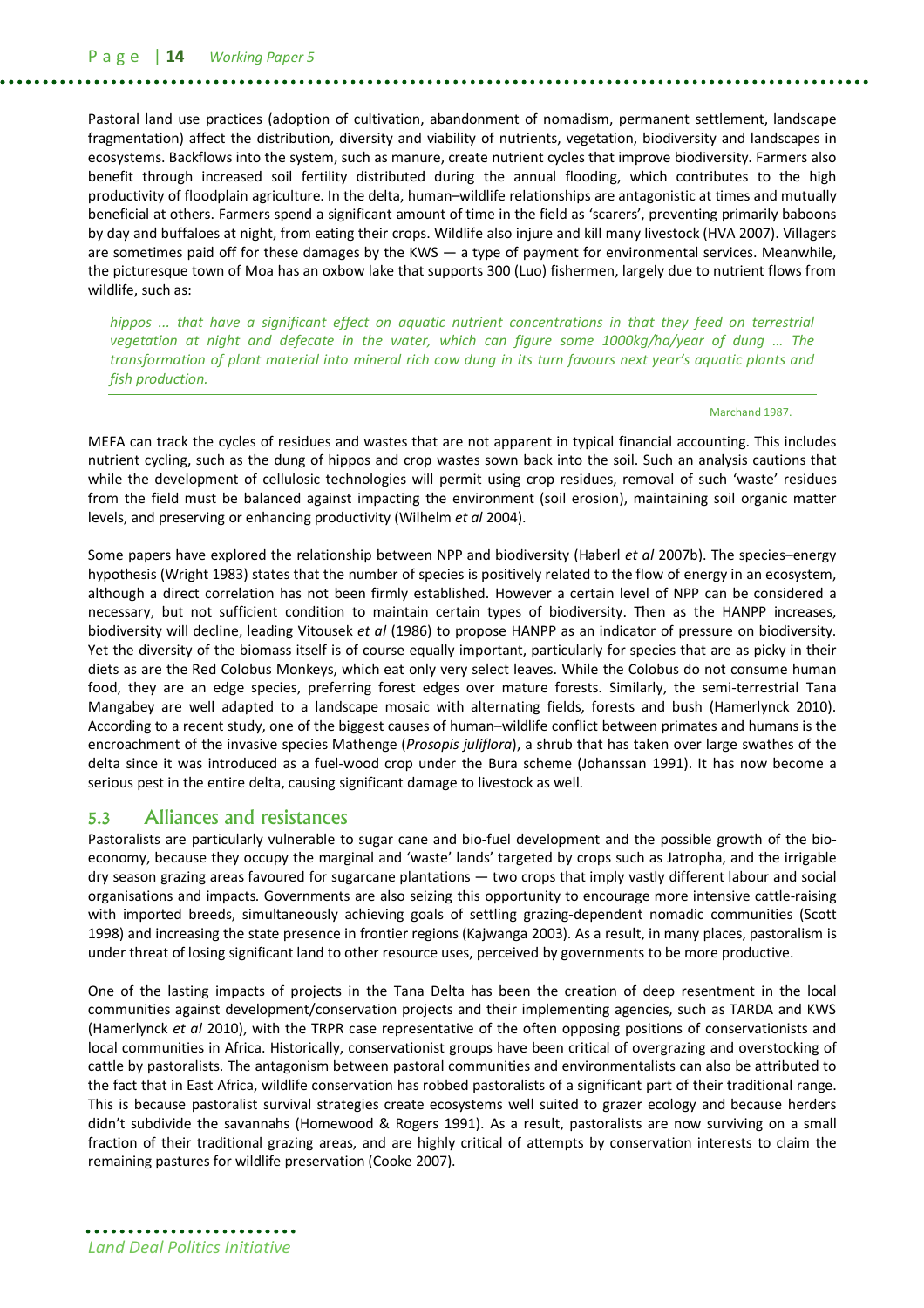In the current situation we are beginning to see strategic alliances arising. In the fight against the sugar company, environmentalists and pastoralists have entered into a temporary marriage of convenience. Here we see the combination of two streams of environmentalism aligning to mutual benefit: the cult of wilderness with the environmentalism of the poor (Guha & Martinez-Alier 1997).

Nature Kenya is the Kenyan branch of the East African Natural History Society and the oldest conservation organisation in Africa; their conservation programme aims to promote sound management and sustainable utilisation of natural resources at important biodiversity sites. Its activities in defence of the delta so far include submitting statements and comments to various environmental impact assessment reports and surveys; commissioning a costbenefit study that focuses on the environmental values of the delta; the production of an advocacy film, *Is Tana Sugar Really Sweet?*; and advocating for a conservation and development master plan developed by the government in consultation with local people and all interested parties to safeguard local livelihoods and wildlife, while permitting sustainable development projects in designated areas. There is also a proposal to protect the delta under the Ramsar convention (Ramsar, Iran 1971). Alliances have been formed with several local communities that are in danger of being evicted in order to mount a court case.

An increase in land pressures for agriculture will lead to a strengthening of such 'uneasy alliances'. As a FAO paper points out (Aveling *et al* 1997), 'it could be said that pastoralism and wildlife both have *first-order conflicts* (fundamental incompatibility) with intensive agriculture, whereas they only have *second-order conflicts* (some constraints to compatibility) with each other.' Activists and pastoralists are strategising towards restricting the conversion of lands from pastoral to agricultural uses, minimising and mitigating second-order conflicts between pastoralists and wildlife management, such as predation, disease and grazing competition, and trying to maximize the positive and complementary aspects of pastoralism and conservation such as spreading economic risk and maintaining opportunities for ecological and cultural diversity (*ibid*). Economic pressures in the delta mean the Orma are also engaging in a range of other strategies, including developing market linkages with women entrepreneurs trading livestock products such as milk and 'labania' cheese. Pastoralists are marking off corridors to save from land grabbers — in essence 'grabbing' the corridors for themselves as a grazing/land protection strategy (Nunow 2010).

# **6. Conclusion**

The acquisition of land by foreign land users, either through land leases or land purchases, is leading to the creation of new geographies of investment, production and consumption and the displacement of environmental burdens. This spatial displacement is labelled as 'tele-connections' which is defined as: 'the correlation between specific planetary processes in one region of the world to distant and seemingly unconnected regions elsewhere' (Erb at al 2009).

In the Tana Delta today the biomass appropriated by humans remains largely in the area, except for the charcoal sold to traders and some meat exports and cash crops, such as mangoes and bananas. In a sugar economy, biomass production would increase, the proportion appropriated by humans would increase even more, the Orma and the Pokomo would be dispossessed, less biomass would be available for the local 'wild' biodiversity, and a much larger proportion of the NPP would be exported as sugar or ethanol or even as electricity from bagasse. Many of the internal social conflicts can and should be interpreted with help from the methods for the study of social metabolism, bridging the divide between ecology and political economy in a (relatively) new political ecology. The new bio-economy, and particularly the new sugar economy, foresees highly increased production of biomass — yet more productivity does not mean more for everyone among the human species and across species. The re-assignation of rights to biological productivity and the incorporation of farmers and pastoralists into new agrarian structures transform not only social relations and accumulation strategies, but also reproduce nature with profound impacts on ecosystem energetics and corresponding livelihood strategies. This paper has focused on changes on biomass production and use in the Tana Delta as an enquiry into the question of biomass for whom, and at what environmental cost?

The World Bank Land Grabbing report (2010) classes much of Sub-Saharan African under a 'suitable land available, high yield gap' typology, arguing that cultivation in these areas could be massively intensified. According to the report moreover, more than half of the land area that could potentially be used for expansion of cultivated area is in ten countries, of which five are in Africa. The report does not indicate whether the projects it tracks are in fact to be under rain-fed or irrigated farming. Under the World Bank logic, closing the yield gap through transfer of land to more 'efficient users' (efficiency being measured in economic terms, disregarding the EROI), is the answer to the scramble for biomass resources. This paper has attempted to delve into some of the impacts on human livelihoods and biodiversity conservation at a local scale that such transfers will entail.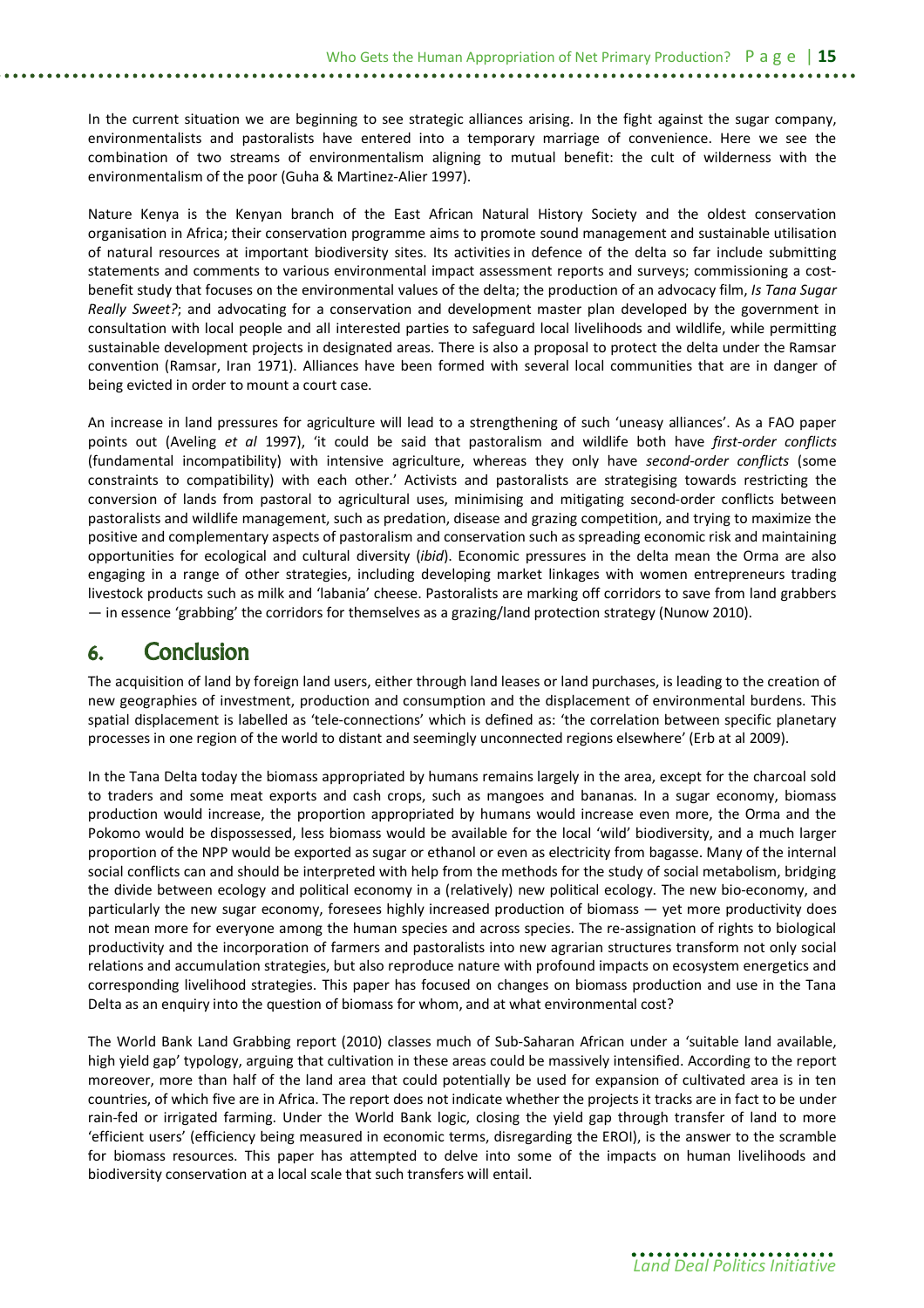Moreover, this paper calls into question the barometer of 'productivity' as defined by the World Bank study and similar studies — based on monoculture and simplified energy-material relationships rather than on multi-use relations with complex feedback processes and complementarities. The concept of yield gap denies that existing land use may well be the most productive, equitable and sustainable, and that increased yields and intensification come at the cost of externalities and decreased energy-efficiency. The provisioning ecosystem services of increased productivity (food fibre and fuel provisioning for the global market) come at the expense of other environmental services not valued by the market that benefit local communities (Costanza *et al* 1997; Hamerlynck 2010). Furthermore, grand schemes to transform the African bush into bountiful 'Eden's' consistently ignore the embarrassing failures of past experiences.

Further research into the distributional impacts of changes in the distribution of biomass at local and global scales that land grabbing will lead to is called for. This paper has first analysed the 'old' conflicts between agricultural and pastoralists in the Tana delta in terms of appropriation of biomass for subsistence and other purposes. It has then traced possible scenarios of sugar cane production aimed at external markets, resulting in increased biomass production (because of irrigation and fertilisers) and also increased human appropriation of such biomass. Behind the statistics of social metabolism there are local groups of people; there are also new social alliances such as those between conservationists and pastoralists, between the cult of wilderness and the environmentalism of the poor.

This paper aims to contribute to work on local social metabolism analysis in the context of land grabbing leading to increased biomass production. What is needed are further analyses combining biophysical, economic, politicalecological, cultural, and geographical theories of land use that can elucidate trade-offs between local human subsistence needs, biomass availability for other species, carbon sequestration, bio-energy/ production and biodiversity and trade-offs between productive and other, priced and non-priced eco-system services transferred spatially through biomass trade (Haberl *et al* 2010).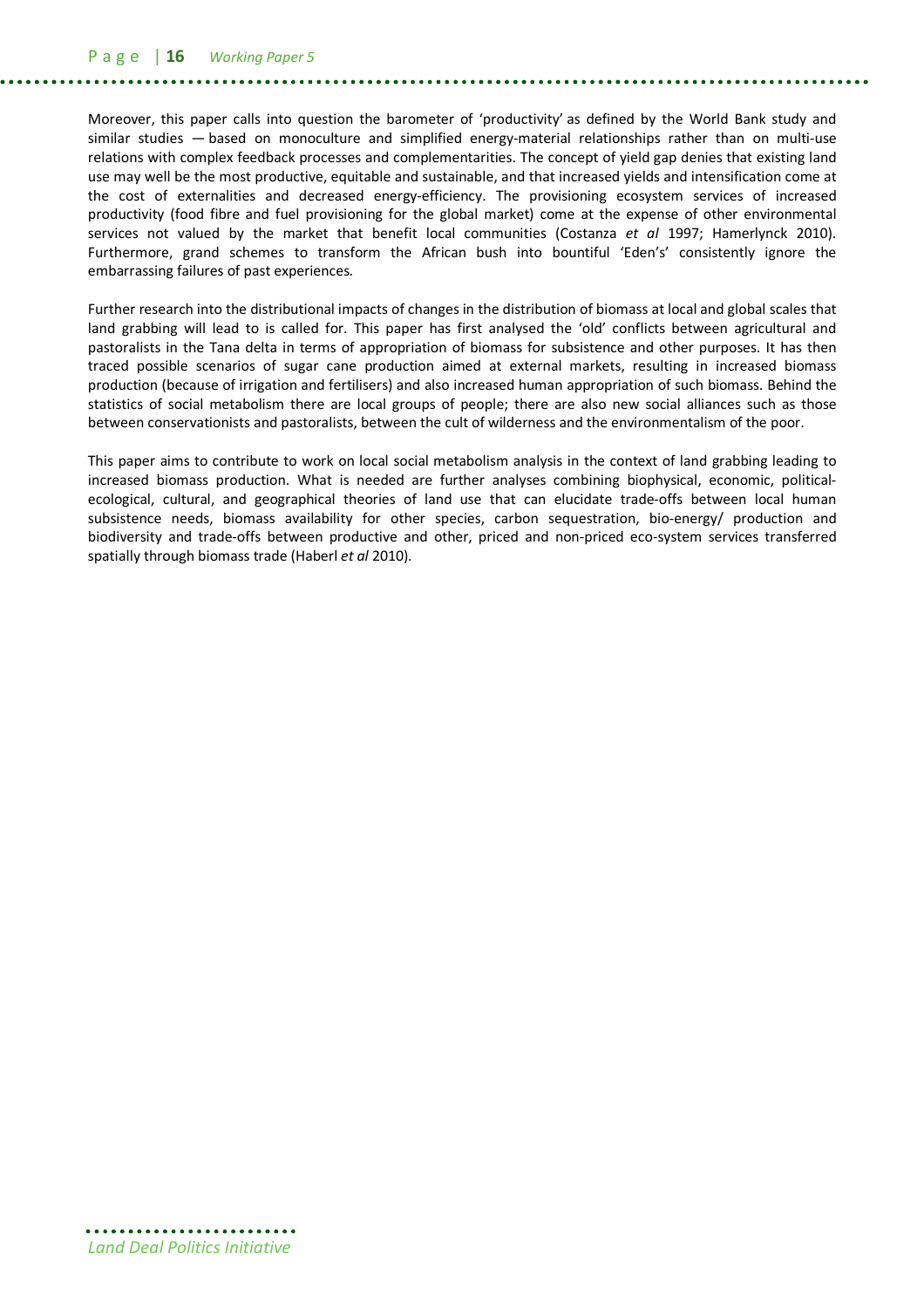# **References**

- **1.** Andrews P (1975) 'Ecology of Tile Lower Tana River Flood Plain (Kenya)', *Journal Of The East African Natural History Society and National Museum* 151: 1–31.
- **2.** Arid Lands Resource Management Project (ALRMP) (2005) *Tana River District Vision and Mission*. PricewaterhouseCoopers: London.
- **3.** Aveling R, Barron E, Bergin P and Infield M (1997) *Livestock And Wildlife In The Environment: Diversity In Pastoral Ecosystems Of East Africa African Wildlife*, Food and agriculture organisation, accessed March 2012 at: http://www.fao.Org/wairdocs/lead/x6140e/x6140e00.Htm
- **4.** Bernstein H (2007) 'Rural livelihoods in a globalising world: Bringing class back in', Conference on *Policy Intervention and Rural Transformation: Towards a Comparative Sociology of Development*, China Agricultural University, Beijing, 10–16 September 2007.
- **5.** Blaikie P and Brookfield H (1987) *Land Degradation and Society*. Methuen: London.
- **6.** Cooke A (2007) 'Subdividing the savannahs: The ecology of change in southern Tanzania', doctoral dissertation. University of North Carolina: Carolina.
- **7.** Cossins NJ (1984) 'The productivity and potential of pastoral systems: Ethiopian Rangelands Programme', paper presented at *the International Rangelands Congress,* Adelaide, Australia, May 1984.
- **8.** Costanza R, d'Arge R, de Groot R, Farber S, Grasso M, *et al* (1997) 'The value of the world's ecosystem services and natural capital', *Nature* 387(1):253–260.
- **9.** Cussó X, Garrabou R and Tello E (2006) 'Social metabolism in an agrarian region of Catalonia (Spain) in 1860– 1870: Flows, energy balance and land use', *Ecological Economics*, 58: 49–65.
- **10.** Daly HE (2006) 'The Concept of scale in ecological economics: Its relation to allocation and distribution', *Internet Encyclopedia of Ecological Economics* accessed in March 2012 at: http://www.econ.tuwien.ac.at/hanappi/Lehre/PEE/Herman\_Daly\_contribution.pdf
- **11.** Economist, The (2009) 'Grow Your Own: The biofuels of the future will be tailor-made', *The Economist*, June 19, accessed in March 2012 at: http://www.economist.com/node/11565647
- **12.** Eijk TV (1998) 'Farming Systems Research and Spirituality an analysis of the foundations of professionalism in developing sustainable farming systems', PhD thesis. Wageningen Agricultural University: Netherlands.
- **13.** Ensminger J (1984) 'Monetization of the Galole Orma economy: Changes in the use of fuel and woodstock', *in* C Barnes, J Ensminger and P O'Keefe (*eds*), *Wood Energy and Households: Perspectives on Rural Kenya.* The African Institute: Uppsala.
- **14.** Ensminger J and Rutten A (1991) 'The political economy of changing property rights: Dismantling a pastoral commons', *American Ethnologist* 18(4):683–699.
- **15.** Erb KH, Krausmann F, Lucht W and Haberl H (2009) 'Embodied HANPP: Mapping the spatial disconnect between global biomass production and consumption', *Ecological Economics* 69(2):328–334.
- **16.** ETC Group (2010) 'The new biomassters: Synthetic biology and the next assault on biodiversity and livelihoods', *ETC Group Communiqué* 104.
- **17.** Fischer‐Kowalski M and Haberl H (1999) 'Metabolism and colonization: Modes of production and the physical exchange between societies and nature', in *Journal of Industrial Ecology* 2(4):107–137.
- **18.** Frow E, Ingram D, Powell W, Steer D, Vogel J and Yearly S (2009) 'The Politics of Plants', *Food Security* 1:27–23.
- **19.** Gachanja M (2012) 'Scarcity of land: Cause of Tana Delta violence', *The Star.* Accessed on 24 August 2012 at: http://allafrica.com/stories/201208250194.html
- **20.** Gefu JO (2002) 'Conflict in common property resource use: Experiences from an irrigation project', paper prepared for *The 9th Biennial Conference of The International Association for The Study of Common Property*  (IASCP)*,* Victoria Falls, Zimbabwe, June 2002.
- **21.** Gerber JF, Veuthey S and Martínez-Alier J (2009) 'Linking political ecology with ecological economics in tree plantation conflicts in Cameroon and Ecuador', *Ecological Economics*, 68(12):2885–2889.
- **22.** Glenday J (2005) 'Preliminary assessment of carbon storage and the potential for forestry based carbon offset projects in the Lower Tana River forests: The Tana Delta Irrigation Project and the Tana River National Primate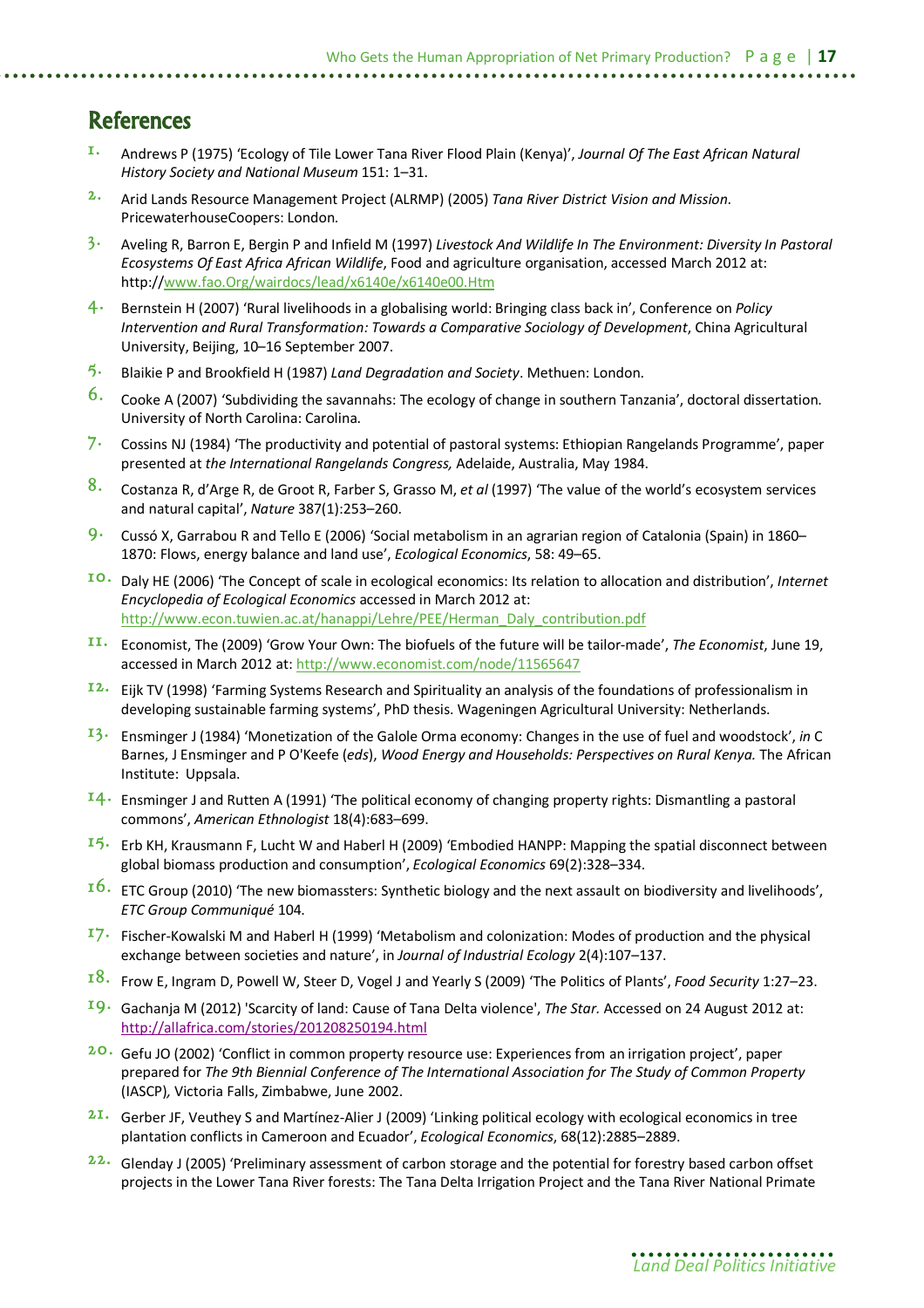Reserve', unpublished report to *the Critical Ecosystem Partnership Fund*. Accessed March 2012 at: http://www.cepf.tfcg.org/downloads/Tana\_Carbon\_Study.pdf

- **23.** GRAIN (2008*) Seized: The 2008 Land-grab for Food and Financial Security*. Accessed March 2012 at: www.grain.org/briefings/?id=212
- **24.** Guha R and Martinez-Alier J (1997) *Varieties of environmentalism: Essays North and South*. Earthscan: London.
- **25.** Haberl H (1997) 'Human appropriation of net primary production as an environmental indicator: Implications for sustainable development', *Ambio* 26(3):143–146.
- **26.** Haberl H, Erb KH and Krausmann F (2010) 'Global human appropriation of net primary production (HANPP)', *in* Cutler JC (*ed*) *Encyclopaedia of Earth*.Environmental Information Coalition, National Council for Science and the Environment: Washington,DC. Accessed February 2012 at: www.eoearth.org/article/Global\_human\_appropriation\_of\_net\_primary\_production\_(HANPP)
- **27.** Haberl H, Erb KH, Krausmann F, Berecz S, Ludwiczek N, *et al* (2009) 'Using embodied HANPP to analyze teleconnections in the global land system: Conceptual considerations', *Danish Journal of Geography* 109:119– 130.
- **28.** Haberl H, Erb KH, Krausmann F, Gaube V, Bondeau A, *et al* (2007a) 'Quantifying and mapping the human appropriation of net primary production in earth's terrestrial ecosystems', Proceedings of the *National Academy of Sciences of the USA,* 104:12942–12947.
- **29.** Haberl H, Erb KH, Plutzar C, Fischer-Kowalski M and Krausmann F (2007b) 'Human appropriation of net primary production (HANPP) as indicator for pressures on biodiversity', *Ecological Questions* 8:25–36.
- **30.** Haberl HM, Fischer-Kowalski M, Krausmann F, Martinez-Alier J and Winiwarter V (2011) 'A sociometabolic transition towards sustainability? Challenges for another Great Transformation'. *Sustainable Development* 14:1– 14.
- **31.** Hamerlynck O, Nyunja J, Luke Q, Nyingi D, Lebrun D and Duvail S (2010) 'The communal forest, wetland, rangeland and agricultural landscape mosaics of the Lower Tana, Kenya: A socio-ecological entity in peril in Sustainable use of biological diversity in socio-ecological production landscapes', *Background to the 'Satoyama Initiative for the benefit of biodiversity and human well-being'.* Secretariat of the Convention on Biological Diversity, Montreal. Technical Series, 52:54–62. Accessed March 2012 at: www.cbd.int/database/attachment/?id=340
- **32.** Hamerlynck O, Luke Q, Nyange TM, Duvail S and Leauthaud C (in press) *Range Extension, Imminent Threats and Conservation Options for Two Endangered Primates: the Tana River Red Colobus Procolobus Rufomitratus rufomitratus (Peters, 1879) and the Tana River Mangabey Cercocebus galeritus (Peters, 1879) in the Lower Tana Floodplain and Delta, Kenya: African Primates*.
- **33.** Hardin G (1968) 'The tragedy of the commons', *Science* 162:1243–1248.
- **34.** Harvey D (1982) *The Limits to Capital*. Basil Blackwell: Oxford and University of Chicago Press: Chicago.
- **35.** Homer-Dixon T (1999) *Environment, Scarcity and Violence*. Princeton University Press: Princeton, NJ.
- **36.** Homewood K and Rogers WA (1991) *Maasailand ecology: Pastoral development and wildlife conservation in Ngorongoro, Tanzania*. Cambridge University Press: Cambridge
- **37.** Horta K (1994) 'Troubled waters: World Bank disasters along Kenya's Tana River', *Multinational Monito*r. Accessed March 2012 at: http://www.multinationalmonitor.org/hyper/issues/1994/08/mm0894\_08.html
- **38.** Hughes FMR (1984) 'A comment on the impact of development schemes on the floodplain forests of the Tana River of Kenya', *The Geographical Journal* 150:230–244.
- **39.** Hughes FMR (1990) 'The influence of flooding regimes on forest distribution and composition in the Tana River Floodplain, Kenya', *The Journal of Applied Ecology*, 27:475–491.
- **40.** HVA International (2007), 'Tana Integrated Sugar Project EIA Study Report'. Accessed March 2012 at: www.tanariverdelta.org/tana/967.../MUMIAS\_Tana\_EIA\_part1.pdf
- **41.** Imhoff ML, Bounoua L, Ricketts T, Loucks C, Harriss R and Lawrence WT (2004) 'Global patterns in human consumption of net primary production', *Nature* 429:870–873.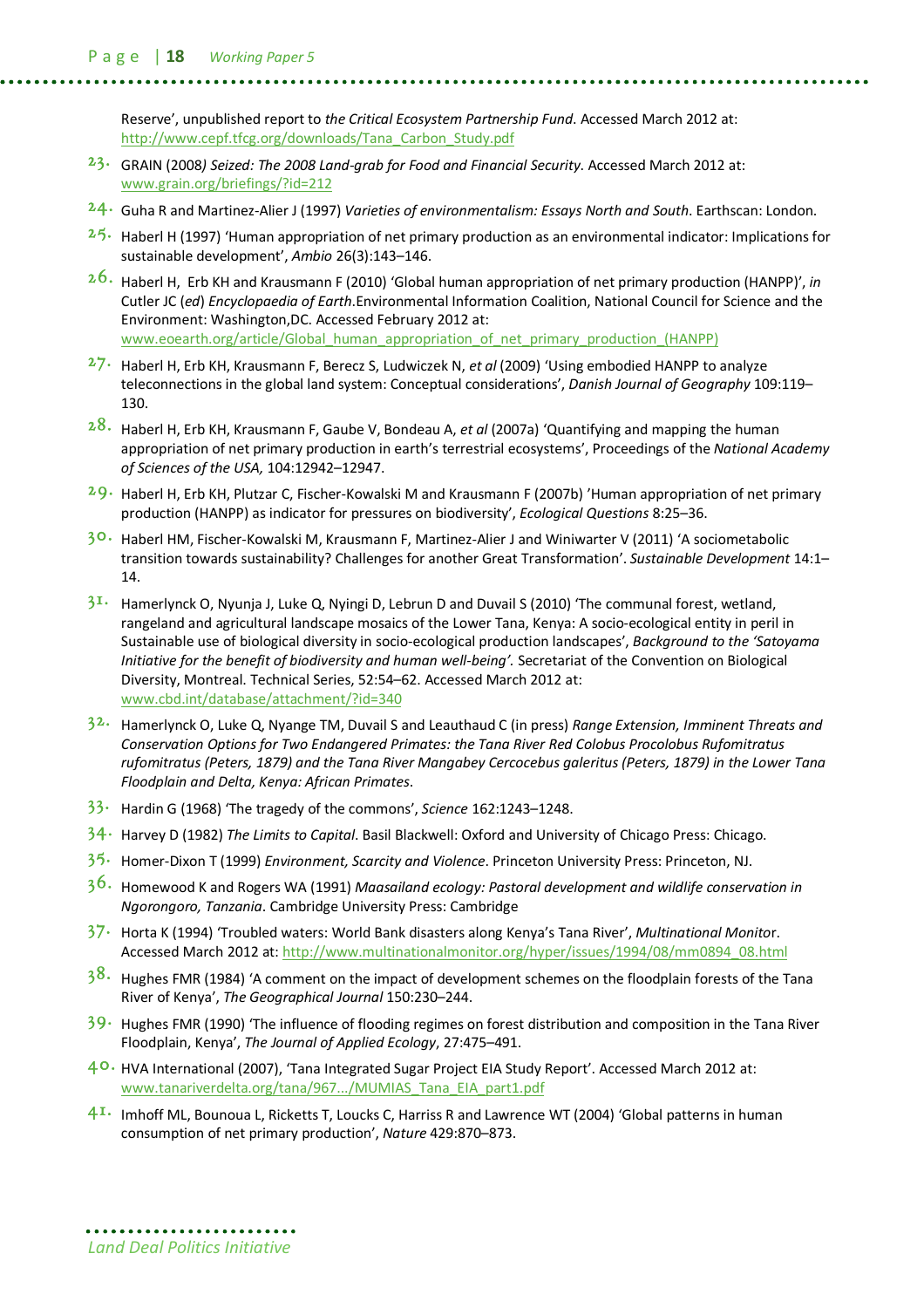- **42.** International Energy Agency (2004) 'Biofuels for transport', *International Energy Agency*. Accessed March 2012 at: http://www.iea.org/textbase/nppdf/free/2004/biofuels2004.pdf
- **43.** Irungu P (2000) 'Cattle keeping practices of the Orma People: A household survey in Tana River District, Kenya', *Ketri-Ilri Collaborative Study.*
- **44.** JBIC (Japan Bank for International Cooperation) (2001) '*Tana River Delta Irrigation Project: An Evaluation'*
- **45.** Johansson S (1991) 'Ecological implications for Tana River Basin Forestry and irrigated agriculture', in P Trevor and W Baxter (*eds*), *When the grass is gone: Development intervention in African arid lands,* The Scandinavian Institute of African Studies: Uppsala.
- **46.** Kagwanja PM (2003) 'Globalizing ethnicity, localizing citizenship: Globalization, identity politics and violence in Kenya's Tana River region', *Africa Development* XXVIII(1 & 2):112–152.
- **47.** Kenya Wetlands Forum (2008) 'Comments on the Tana Delta Integrated Sugar Project', *Environmental Impact Assessment Study Report*. Accessed March2012 at: http://www.tanariverdelta.org/tana/1090- DSY/version/default/part/AttachmentData/data/Tana%20Delta%20EIA%20Study%20Comments.pdf
- **48.** Krausmann F, Erb KH, Gingrich S, Lauk C and Haberl H (2008) 'Global patterns of socioeconomic biomass flows in the year 2000: A comprehensive assessment of supply, consumption and constraints. *Ecological Economics*, 65:471–487.
- **49.** Lebrun D, Hamerlynck O, Duvail S and Nyunja J (2010) 'The importance of flexibility: An analysis of the large‐scale Tana Delta irrigation project in Kenya, implemented under an estate system', *In* B Calas & CA Mumma-Martinon (*eds*), *Shared water, shared opportunities: Hydropolitics in East Africa*. IFRA and Hekima College, Nairobi, Kenya. (261‐ 282).
- **50.** Luke Q, Hatfield R and Cunneyworth P (2005) 'Rehabilitation of the Tana Delta Irrigation Project, Kenya: An environmental assessment', unpublished report to the *Critical Ecosystem Partnership Fund*. Accessed March 2012 at: www.cepf.net/Documents/Final.TDIP\_Environmental\_Assess- ment.pdf
- **51.** Machuhi E (2010) 'World Bank Ordered to Pay Villagers Sh634 Million for Land', *Daily Nation*, 19 April 2010.
- **52.** M'Gonigle RM (1999) 'Ecological economics and political ecology: Towards a necessary synthesis', *Ecological Economics* 28:11–26.
- **53.** Marchand M (1987) 'The productivity of African floodplains', *International Journal of Environmental Studies,* 29:201–211.
- **54.** Martinez-Alier J (2002) *The environmentalism of the poor: A study of ecological conflicts and valuation*. Edward Elgar: Cheltenham.
- **55.** Martinez-Alier J, Kallis G, Veuthey S, Walter M and Temper L (2010) 'Social metabolism, ecological distribution conflicts, and valuation languages', *Ecological Economics*, 70(2):153–158.
- **56.** Medley KE (1993) 'Extractive forest resources of the Tana River national primate reserve, Kenya', *Economic Botany* 47:171–183.
- **57.** Meinzen-Dick R and Nkonya L (2005) 'Understanding legal pluralism in water rights: Lessons from Africa and Asia', International Workshop *on African Water Laws: Plural Legislative Frameworks for Rural Water Management in Africa*, 26–28 January. Johannesburg, South Africa
- **58.** Mireri C, Onjala J and Oguge N (2008) 'The economic valuation of the proposed Tana Integrated Sugar Project (TISP), Kenya', *Client Nature Kenya.* Mimeo.
- **59.** Moore JW (2009) *Ecology & the accumulation of capital: A brief environmental history of neoliberalism*. Department of Human Geography, Lund University: Lund.
- **60.** Moore JW (2000) 'Environmental crises and the metabolic rift in world-historical perspective', *Organization & Environment*, 13(2):123–58.
- **61.** Mugambi K (2009) 'Mumias seeks to unlock Sh30 Billion Tana Delta Funds', *The Nation*, 18 July 2009.
- **62.** Mwega FM (2008) 'Aid effectiveness to infrastructure: A comparative study of East Asia and Sub-saharan Africa Kenya ', *Case Study*. Japan Development Bank.
- **63.** Neumann RP (1998) *Imposing wilderness: Struggles over Livelihood and Nature Preservation in Africa'.* University of California Press: California.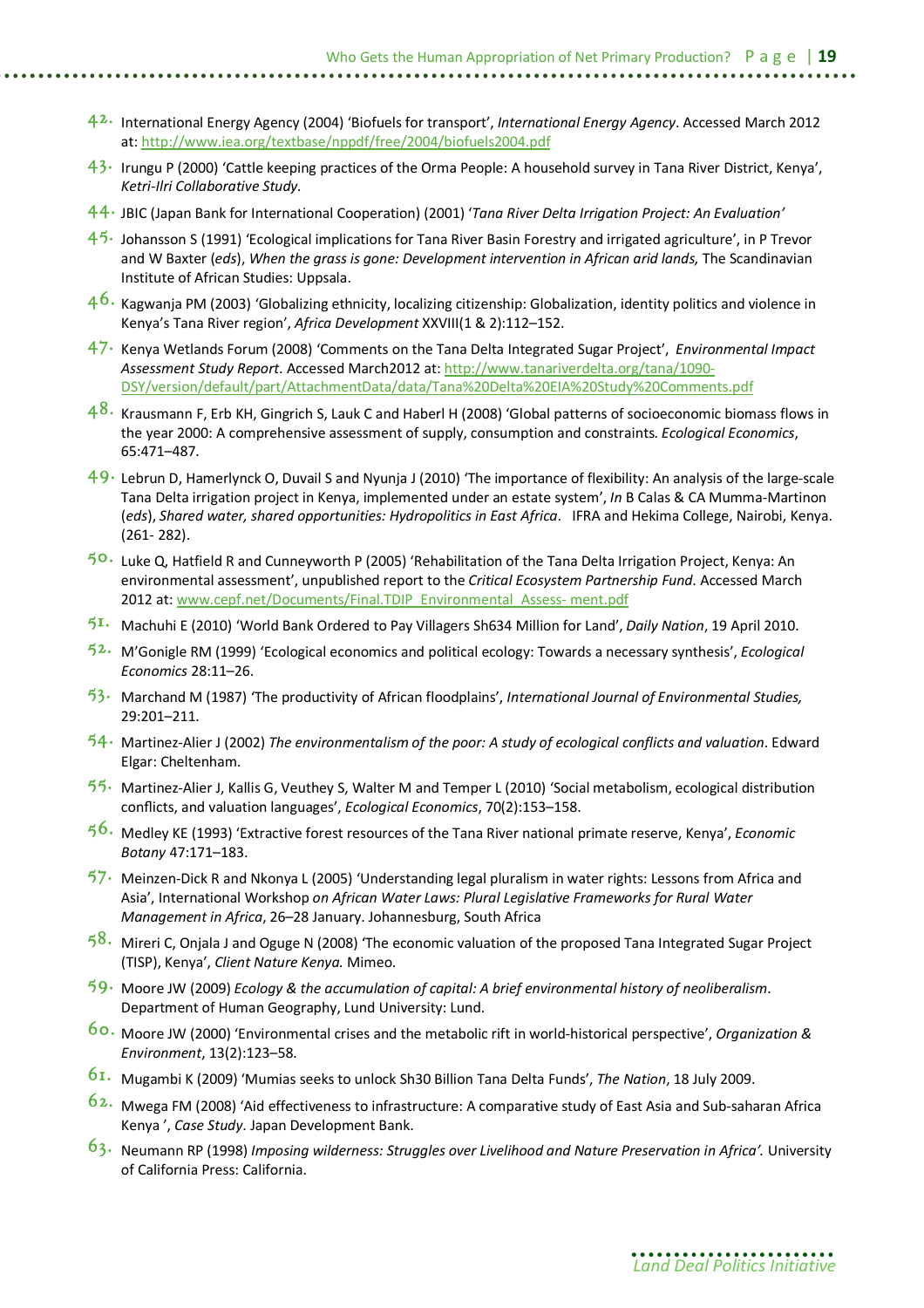- **64.** New York Times (1983) 'Mr. Chanler in Africa', New York Times, 24 January, 1983. Accessed on October 16, 2012 at: http://query.nytimes.com/gst/abstract.html?res=9D0CE7DE1031E033A25757C2A9679C94629ED7CF
- **65.** Nunow AA (2010) *Pastoral innovations and changing political economy of The Orma pastoralists: Tana Delta, Kenya*. Moi University, School of Environmental Studies, Eldoret: Kenya, and Inter-Parliamentary Union of IGAD (IPU-IGAD): Addis Ababa, Ethiopia.
- **66.** Openshaw K (2010) 'Can biomass power development?' *Gatekeeper Series 144.* International Institute for Environment and Development (IIED): London, England, U.K.
- **67.** Okoth-Ogendo HWO (1991) *Tenants of the Crown: Evolution of Agrarian Law and Institutions in Kenya.* ACTS Press, African Centre for Technology Studies: Nairobi.
- **68.** Okoth-Ogendo HWO (1982) 'The perils of land tenure reform: the case of Kenya', Land Policy and Agriculture in Eastern and Southern Africa'. Paper presented at the *Workshop on Land Policy and Agricultural Production in Eastern and Southern African Countries*, Gaborone, 1982.
- **69.** Parker I and Amin M (1983) *Ivory Crisis*. Chatto & Windus: London. (184).
- **70.** Peluso. N (1993) 'Coercing conservation? The politics of state resource control', *Global Environmental Change* 3(2):199–218.
- **71.** Peluso N and Watts M (2001) *Violent Environments*. Cornell University Press: Ithica.
- **72.** Polanyi K (1944) *The Great Transformation*. Beacon Press: Boston MA
- **73.** Schade J (2011) 'Human rights, climate change, and climate policies in Kenya: How climate variability and agrofuel expansion impact on the enjoyment of human rights in the Tana Delta', research mission report of a joint effort by *COMCAD.* Bielefeld University; FIAN Germany; KYF; and CEMIRIDE.
- **74.** Schandl H, Grubunhel C, Haberl H and Weisz H (2002) 'Handbook of physical accounting: Measuring biophysical dimensions of Socio-Economic activities: MFA-EFA-HANPP' *Working Paper 73*. Institute for Social Ecology.
- **75.** Schwarzmuller E (2008) 'Human appropriation of net primary production (HANPP) in Spain, 1955–2003: a socioecological analysis', *Working Paper 99*. Institute for Social Ecology.
- **76.** Scott J (1998) *Seeing like a State: How Certain Schemes to Improve the Human Condition Have Failed*. Yale University Press: New Haven.
- **77.** Sieferle R (2001) *The Subterranean Forest: Energy Systems and The Industrial Revolution.* White Horse Press: Cambridge.
- **78.** Singh J and Grünbühel CM (2003) 'Environmental relations and biophysical transition: The case of Trinket Island', *Geografiska Annaler: Series B, Human Geography*, 85:191–208.
- **79.** Singh J, Ringhofer L, Haas W, Krausmann F and Fischer-Kowalski M (2010) 'Local studies guide: A researcher´s manual for investigating the social metabolism of local rural systems', *Working Paper 120*. Institute for Social Ecology, Accessed March 2010 at: www.uni-klu.ac.at/socec/downloads/WP120\_Web.pdf
- **80.** Sukhdev P (2008) 'The economics of ecosystems & biodiversity (TEEB): An interim report': *Euoropean Communities*. Accessed on 11 August 2008 at: http://ec.europa.eu/environment/nature/biodiversity/economics/pdf/teeb\_report.pdf
- **81.** Terer T, Ndiritu GG and Gichuki NN (2004) 'Socio-economic values and traditional strategies of managing wetland resources in Lower Tana River, Kenya', *Hydrobiologia* 527:3–14.
- **82.** Vitousek PM, Ehrlich PR, Ehrlich AH and Matson PA (1986) 'Human appropriation of the products of photosynthesis', *BioScience* 36:363–373.
- **83.** Wilhelm WW, Johnson JMF, Hatfield JL, Voorhees WB, and Linden DR (2004) 'Crop and soil productivity response to corn residue removal: A literature review', *Agronomy Journal* 96:1–17.
- **84.** World Bank (2010) *Rising global interest in farmland: Can it yield sustainable and equitable benefits?* World Bank: Washington DC.
- **85.** Wright DH (1983) 'Species-energy theory: An extension of species-area theory', *Oikos 41*:496–506.
- **86.** Zoomers A (2010) 'Globalisation and the foreignisation of space: seven processes driving the current global land grab', *Journal of Peasant Studies* 37(2).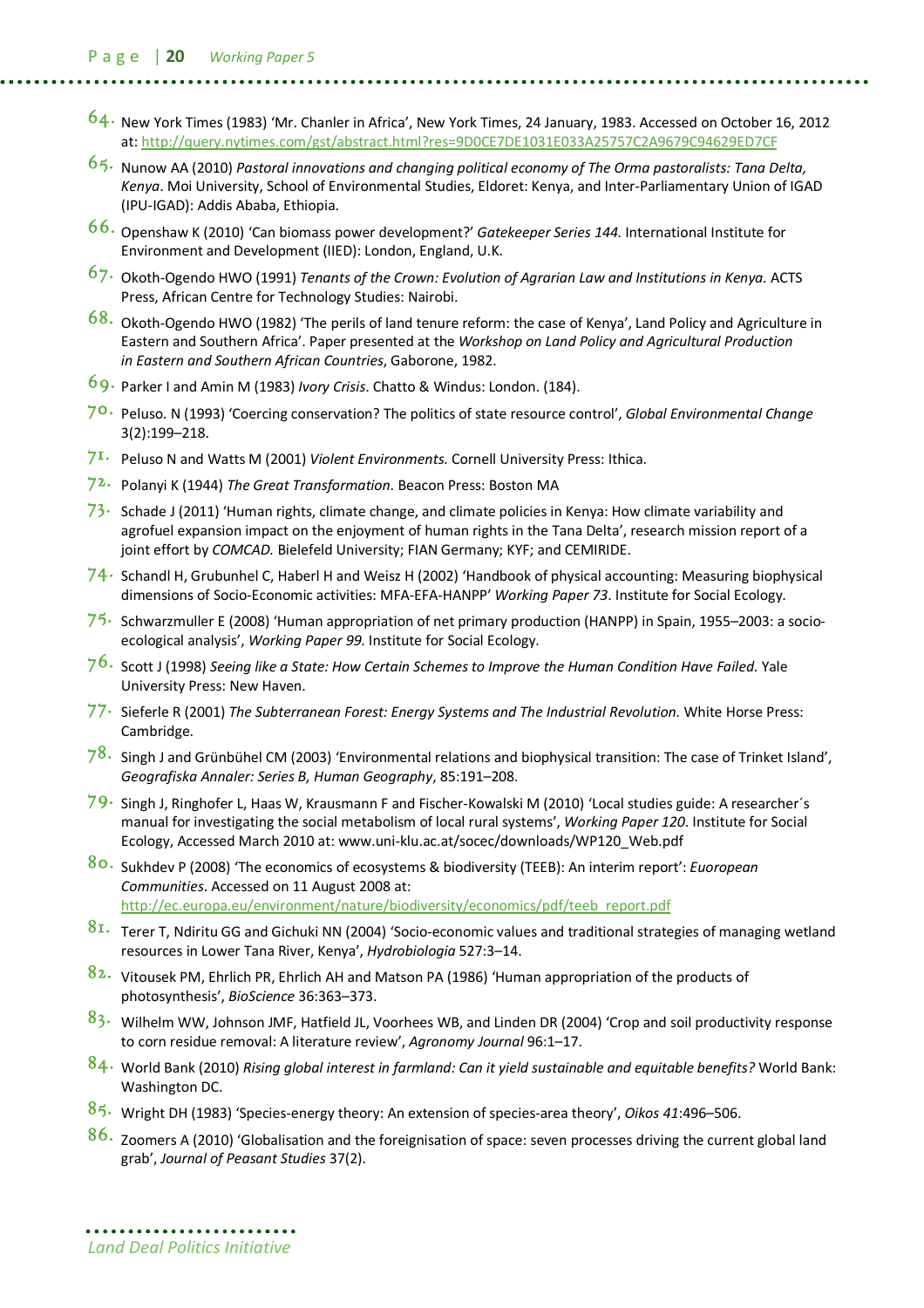### **LDPI Convenors**

**Saturnino M Borras Jr** is Associate Professor of Rural Development Studies at the International Institute of Social Studies (ISS), The Hague. He helps coordinate the work of the Initiatives in Critical Agrarian Studies (ICAS) hosted by the Resources, Livelihoods and Environment (RELIVE) Research Cluster at ISS. He was the Canada Research Chair in International Development Studies at Saint Mary's University in Halifax, Nova Scotia in 2007–2010 and an Adjunct Professor in the College of Humanities and Development Studies (COHD) of the China Agricultural University in Beijing. As a Fellow of the Transnational Institute (TNI) in Amsterdam, he is actively involved in its 'Agrarian Justice' Program. He is also a Fellow of Food First/Institute for Food and Development Policy in Oakland, California. Publications include: *Pro-Poor Land Reform: A Critique* (2007) and *Transnational Agrarian Movements Confronting Globalization* (2008, co-edited with M. Edelman and C. Kay). He has ongoing research projects on global land grabbing, biofuels and the politics of transnational agrarian movements. Email: borras@iss.nl

**Ruth Hall** is an Associate Professor at the Institute for Poverty, Land and Agrarian Studies (PLAAS) at the University of the Western Cape in South Africa. Her research interests include land and agrarian reforms, rural labour markets and farm worker rights, agricultural commodity chains, and the politics of rural development. She holds a DPhil in Politics from the University of Oxford. Publications include an edited volume entitled *Another Countryside? Policy Options for Land and Agrarian Reform in South Africa*; with Lungisile Ntsebeza, *eds*.; T*he Land Question in South Africa: The Challenge of Transformation and Redistribution*; and with Cherryl Walker, Anna Bohlin and Thembela Kepe, *eds*., *Land, Memory, Reconstruction, and Justice: Perspectives on Land Claims in South Africa*. She is Book Reviews Section Co-Editor of the *Journal of Peasant Studies*. Email: rhall@plaas.org.za

**Ian Scoones** is a Professorial Fellow at the Institute of Development Studies (IDS), University of Sussex, UK. He has a background in agricultural ecology and his interdisciplinary research links the natural and social sciences and focuses on the relationships between science and technology, local knowledge and livelihoods and the politics of policy processes. He has worked on issues such as pastoralism and rangeland management, soil and water conservation, biodiversity and environmental change, land and agrarian reform, dry land agricultural systems, crop biotechnology and animal health science policy, mostly in Africa. He is currently co-director of the ESRC Social, Technological and Environmental Pathways to Sustainability (STEPS) Centre at Sussex and Joint Convenor of the Future Agricultures Consortium. Key publications include: *Science, Agriculture and the Politics of Policy: The Case of Biotechnology in India* (Orient Longman, 2006) and *Land Reform in Zimbabwe: Myths and Realities* (James Currey, 2010). He is a member of the Editorial Collective of the *Journal of Peasant Studies*. Email: I.Scoones@ids.ac.uk

**Ben White** is Professor of Rural Sociology at the International Institute of Social Studies (ISS) and Professor of Social Sciences at the University of Amsterdam in the Netherlands. He is part of the Resources, Environment and Livelihoods (RELIVE) Research Cluster at ISS. He has carried out research on the themes of agrarian change, social differentiation of the peasantry, contract farming, rural labour, land policies, among others, mainly in Indonesia. He has published extensively on these themes. For seventeen years, he was co-editor of *Development and Change*, until mid-2009. Email: white@iss.nl

**Wendy Wolford** is the Polson Professor of Development Sociology at Cornell University. Her research interests include the political economy of development, social movements, land distribution and agrarian societies. Key publications include *To Inherit the Earth: The Landless Movement and the Struggle for a New Brazil* (co-authored with Angus Wright, Food First Books, 2003) and *This Land is Ours Now: Social Mobilization and the Meaning(s) of Land in Brazil* (2010, Duke University Press). She is a member of the Editorial Collective of the *Journal of Peasant Studies*. Email: www43@cornell.edu